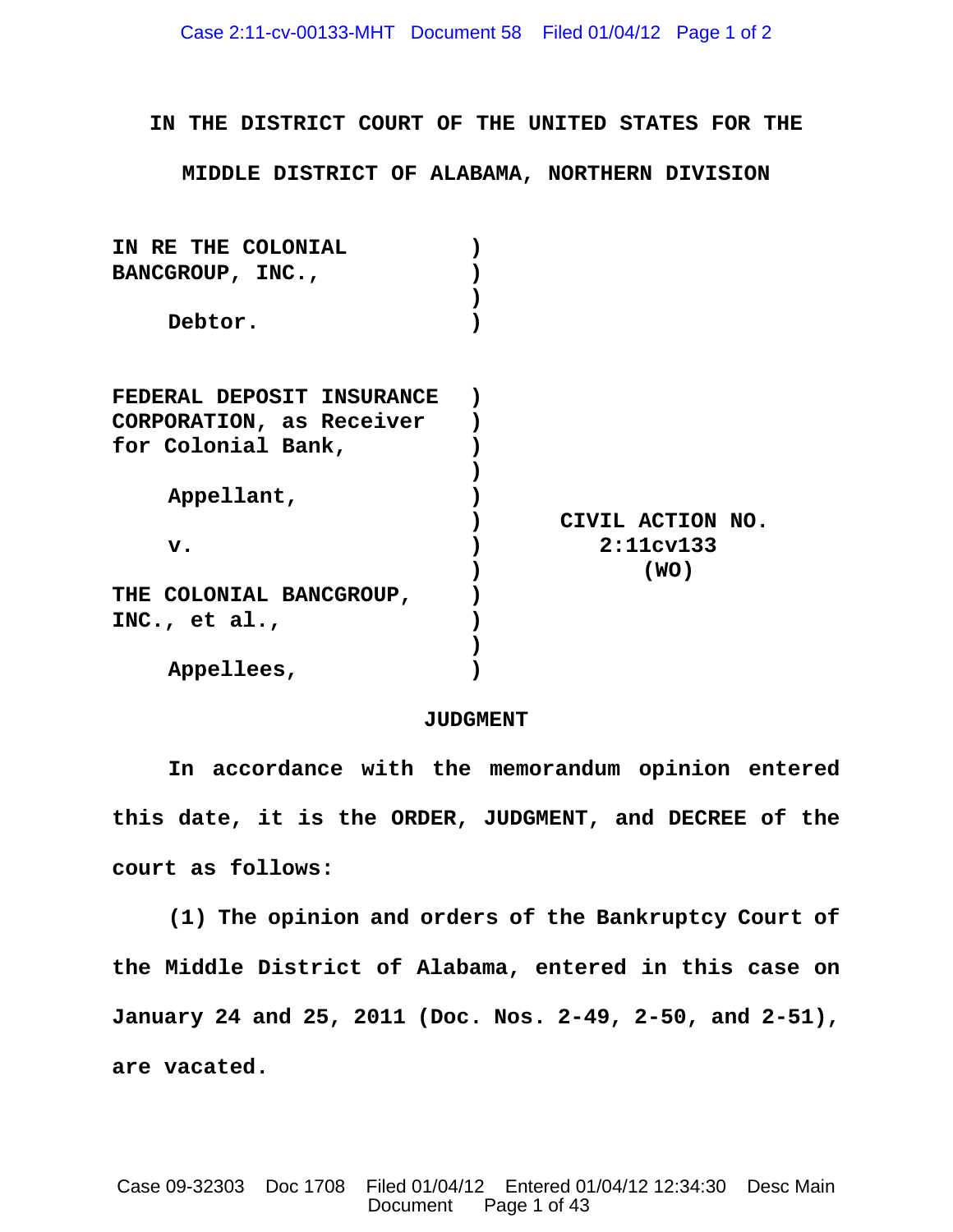**(2) This case is remanded to the bankruptcy court for further proceedings in accordance with the opinion of this court entered today.**

**It is further ORDERED that the parties are to bear their own costs.**

**The clerk of this court is DIRECTED to enter this document on the civil docket as a final judgment pursuant to Rule 58 of the Federal Rules of Civil Procedure.**

**This case is closed.**

**DONE, this the 4th day of January, 2012.**

 **/s/ Myron H. Thompson UNITED STATES DISTRICT JUDGE**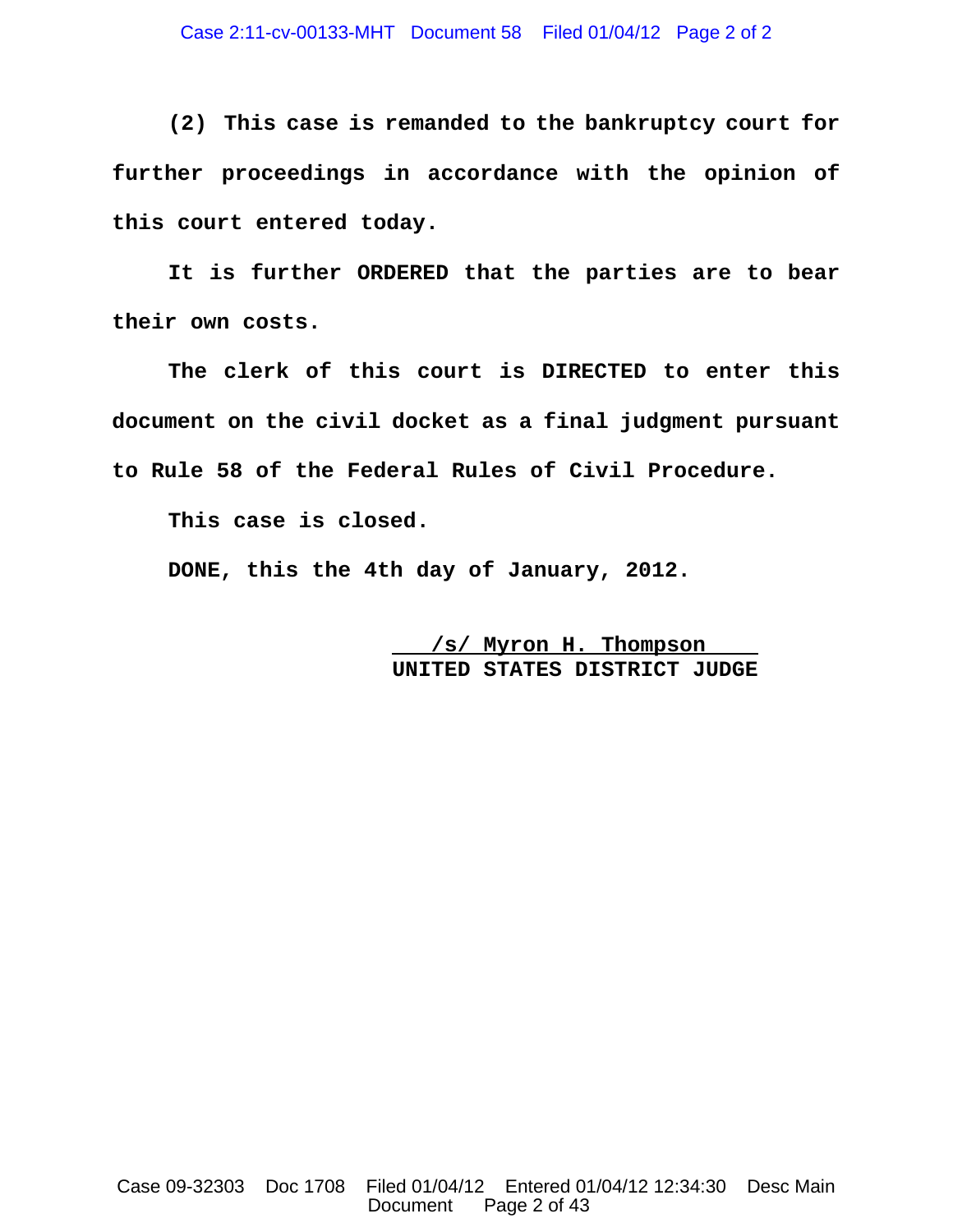**IN THE DISTRICT COURT OF THE UNITED STATES FOR THE**

**MIDDLE DISTRICT OF ALABAMA, NORTHERN DIVISION**

| IN RE THE COLONIAL        |                  |
|---------------------------|------------------|
| BANCGROUP, INC.,          |                  |
|                           |                  |
| Debtor.                   |                  |
|                           |                  |
| FEDERAL DEPOSIT INSURANCE |                  |
| CORPORATION, as Receiver  |                  |
| for Colonial Bank,        |                  |
|                           |                  |
| Appellant,                |                  |
|                           | CIVIL ACTION NO. |
| $\mathbf{v}$ .            | 2:11cv133        |
|                           | (WO)             |
| THE COLONIAL BANCGROUP,   |                  |
| INC., et al.,             |                  |
|                           |                  |
| Appellees,                |                  |

# **OPINION**

**Appellant Federal Deposit Insurance Corporation ("FDIC"), in its capacity as receiver for Colonial Bank, appeals two decisions of the Bankruptcy Court of the Middle District of Alabama, entered on January 24 and 25, 2011, based on a finding that the FDIC-Receiver may not exercise setoff rights in six demand-deposit accounts owned by appellee Colonial BancGroup, Inc., the**

Case 09-32303 Doc 1708 Filed 01/04/12 Entered 01/04/12 12:34:30 Desc Main Document Page 3 of 43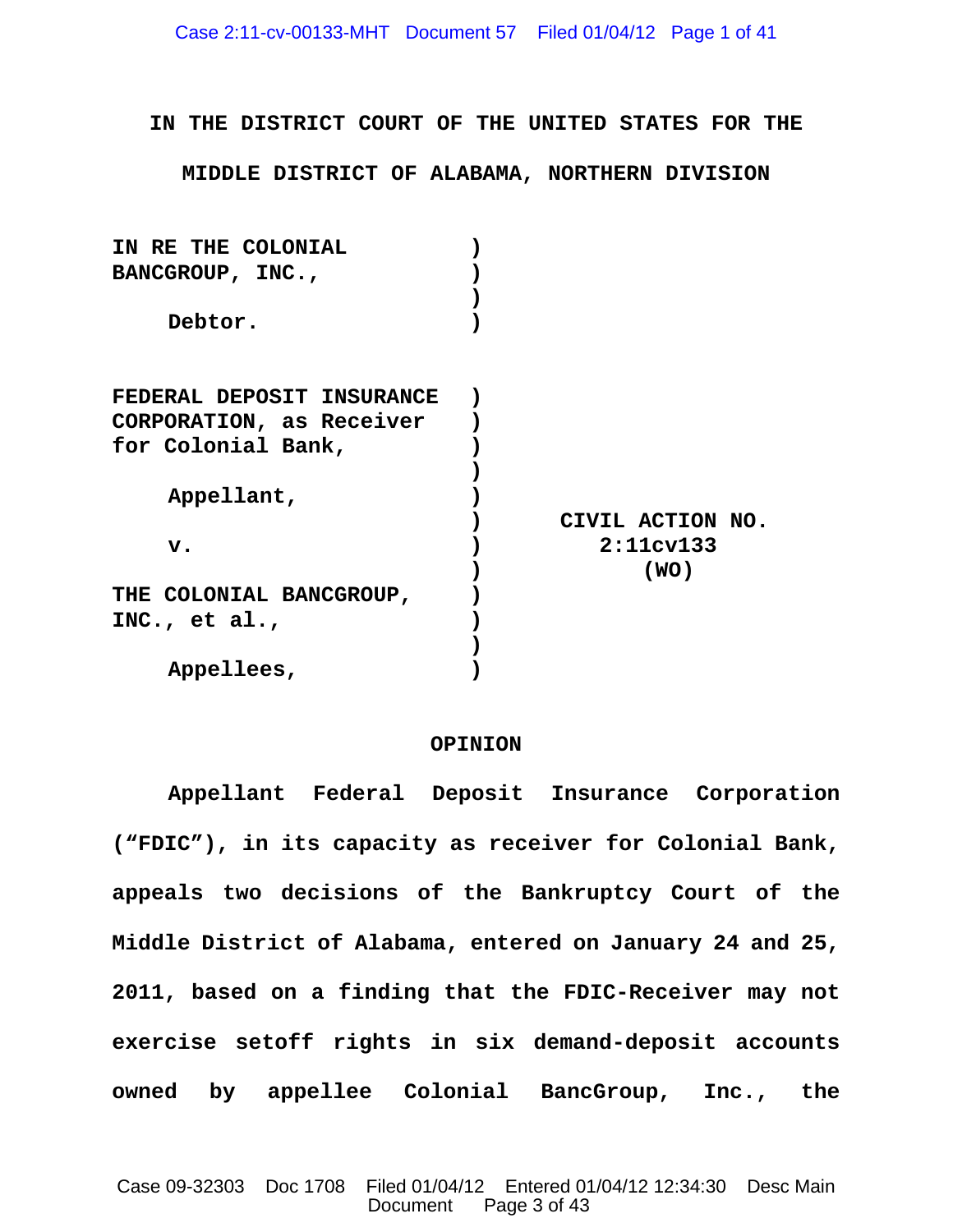### Case 2:11-cv-00133-MHT Document 57 Filed 01/04/12 Page 2 of 41

**bankruptcy debtor, and transferred by the FDIC-Receiver to appellee Branch Banking and Trust Company ("BB&T"). The January 24 decision denied the receiver's motion for relief from automatic stay, and the January 25 one granted BancGroup's motion to use cash in one of these accounts to pay BancGroup's operating expenses and the fees and expenses of professionals. The jurisdiction of this court is invoked pursuant to 28 U.S.C. § 158. For the reasons that follow, the bankruptcy court's decisions will be vacated.**

# **I. STANDARD OF REVIEW**

**On appeal from the bankruptcy court, the district court functions as an appellate court in reviewing the bankruptcy court's decision. See Enron Corp. v. The New Power Co. (In re New Power Co.), 438 F.3d 1113, 1117 (11th Cir. 2006). In this capacity, the district court reviews the bankruptcy court's conclusions of law de novo and factual findings for clear error. Id.** 

**2**

Case 09-32303 Doc 1708 Filed 01/04/12 Entered 01/04/12 12:34:30 Desc Main Document Page 4 of 43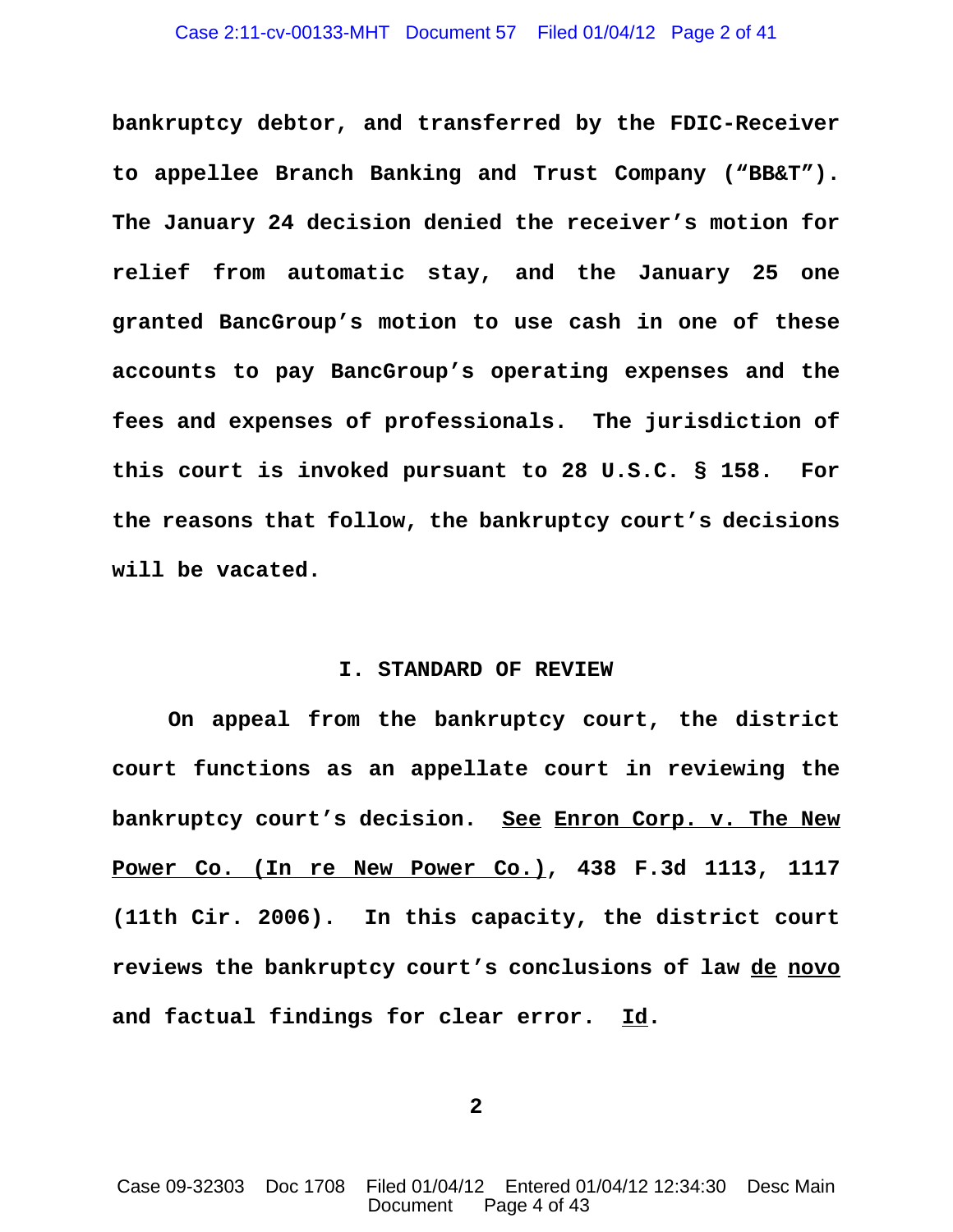## **II. BACKGROUND**

**Colonial Bank was the largest bank to fail in 2009, and the FDIC estimates that the failure of the bank and its holding company BancGroup will cost the FDIC and American taxpayers approximately \$ 5 billion. BancGroup's principal place of business was in Montgomery, Alabama, and its principal operating subsidy was, at 99.3 % of its consolidated assets, Colonial Bank.**

**On August 14, 2009, Colonial Bank was closed by its state regulatory authorities, and the FDIC was appointed its receiver. With this appointment, the FDIC-Receiver succeeded by operation of law to "all rights, titles, powers, and privileges of" the bank. 12 U.S.C. § 1821(d)(2)(A)(i). That same day, the FDIC-Receiver entered into a purchase and assumption agreement ("P&A Agreement") with the FDIC (in its corporate capacity) and BB&T. Pursuant to the P&A Agreement, the FDIC-Receiver transferred nearly all of Colonial Bank's assets to BB&T. Among these assets were six demand-deposit accounts owned**

**3**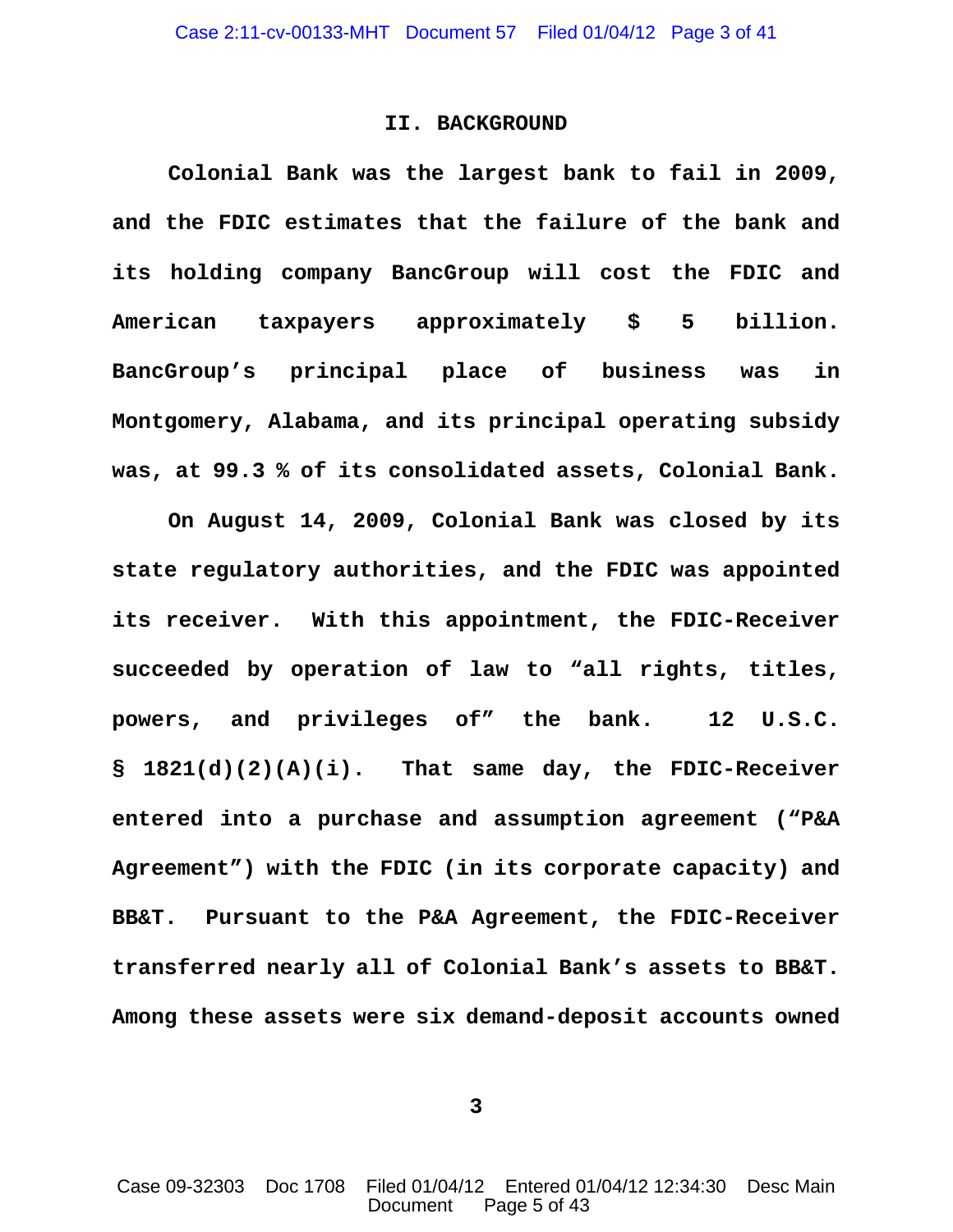**by BancGroup, with the largest being BancGroup's socalled "operating account." On August 17, the first business day following the bank's shut-down, the FDIC-Receiver placed an administrative hold on all six accounts.**

**On August 25, just eleven days after Colonial Bank failed, BancGroup filed a voluntary petition for Chapter 11 bankruptcy. In addition to the administrative hold the FDIC-Receiver had already entered, an automatic stay was placed on the demand-deposit accounts. See 11 U.S.C. § 362(a). As of the petition date, the holding company's deposit accounts totaled approximately \$ 38.41 million, and the "operating" account, in particular, had a balance of approximately \$ 14.38 million.** 

**On October 5, 2009, the FDIC-Receiver filed a motion seeking relief from the automatic stay, see 11 U.S.C. § 362(d), so as to exercise rights against the deposit balances in these accounts pursuant to 11 U.S.C. § 365(o). The bankruptcy court denied the motion on**

**4**

Case 09-32303 Doc 1708 Filed 01/04/12 Entered 01/04/12 12:34:30 Desc Main Document Page 6 of 43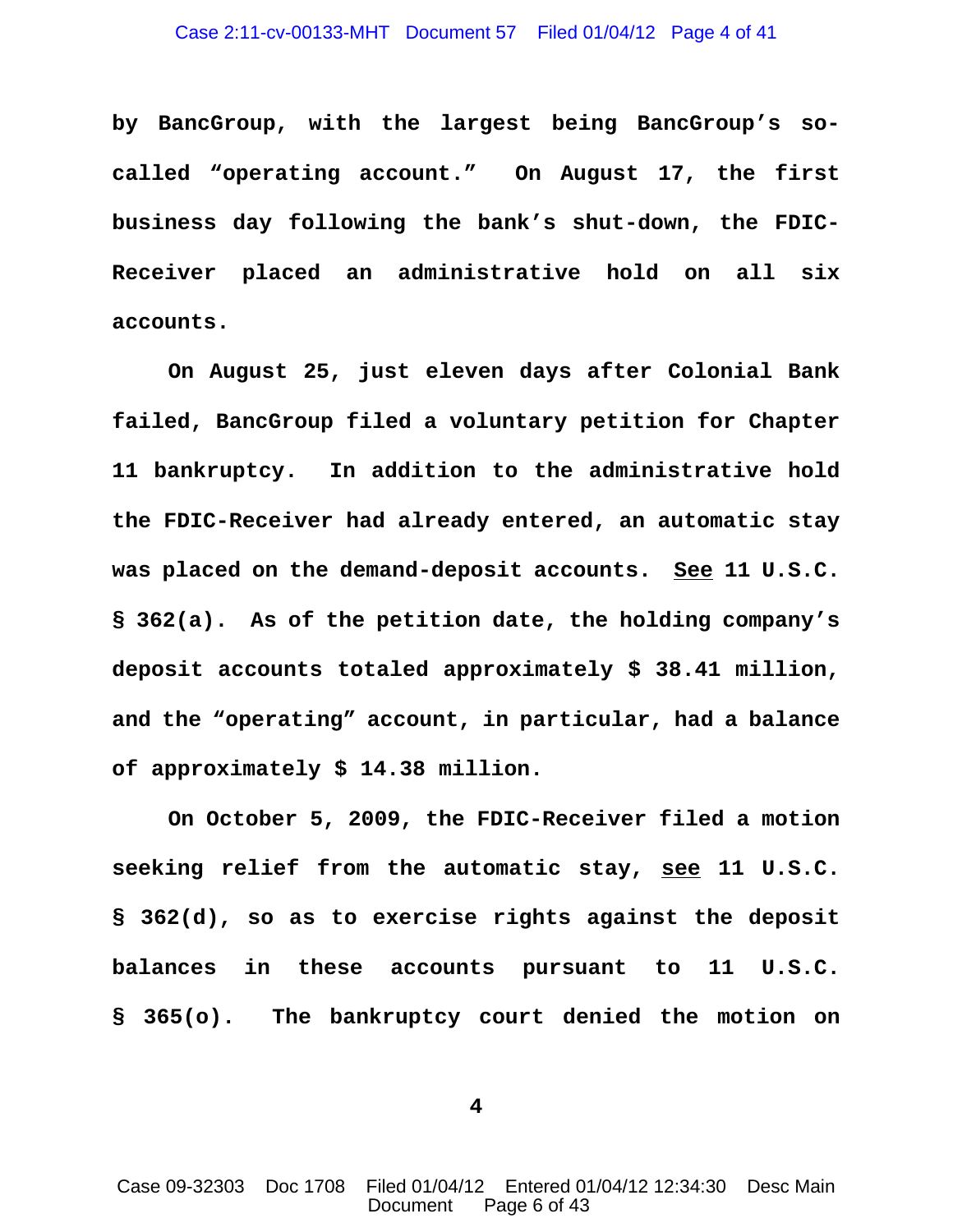**August 31, 2010, In Re Colonial BancGroup, Inc., 436 B.R. 713 (2010) (Williams, B.J.), and the FDIC-Receiver's appeal of that order is pending before this court in a separate action. FDIC v. The Colonial BancGroup, Inc., 2:10cv877 (M.D. Ala.) (Thompson, J.).** 

**In the meantime, the FDIC-Receiver filed a proof of claim against BancGroup on November 30, 2009, and that matter remains pending before this court. In re The Colonial BancGroup, Inc, 10cv409 (M.D. Ala.) (Thompson, J.). The rights asserted in the FDIC-Receiver's proof of claim form the basis for its second, and currently pending before this court, motion for relief from the automatic stay, which was submitted in September of 2010. Though the amount of the FDIC-Receiver's claim far exceeds the aggregate deposit balances of all of the accounts, BB&T did not object to the FDIC-Receiver's motion because it was limited to the portion of the deposit balances that are not needed to pay BB&T's security claim (which, by agreement, is in the other**

**5**

Case 09-32303 Doc 1708 Filed 01/04/12 Entered 01/04/12 12:34:30 Desc Main Document Page 7 of 43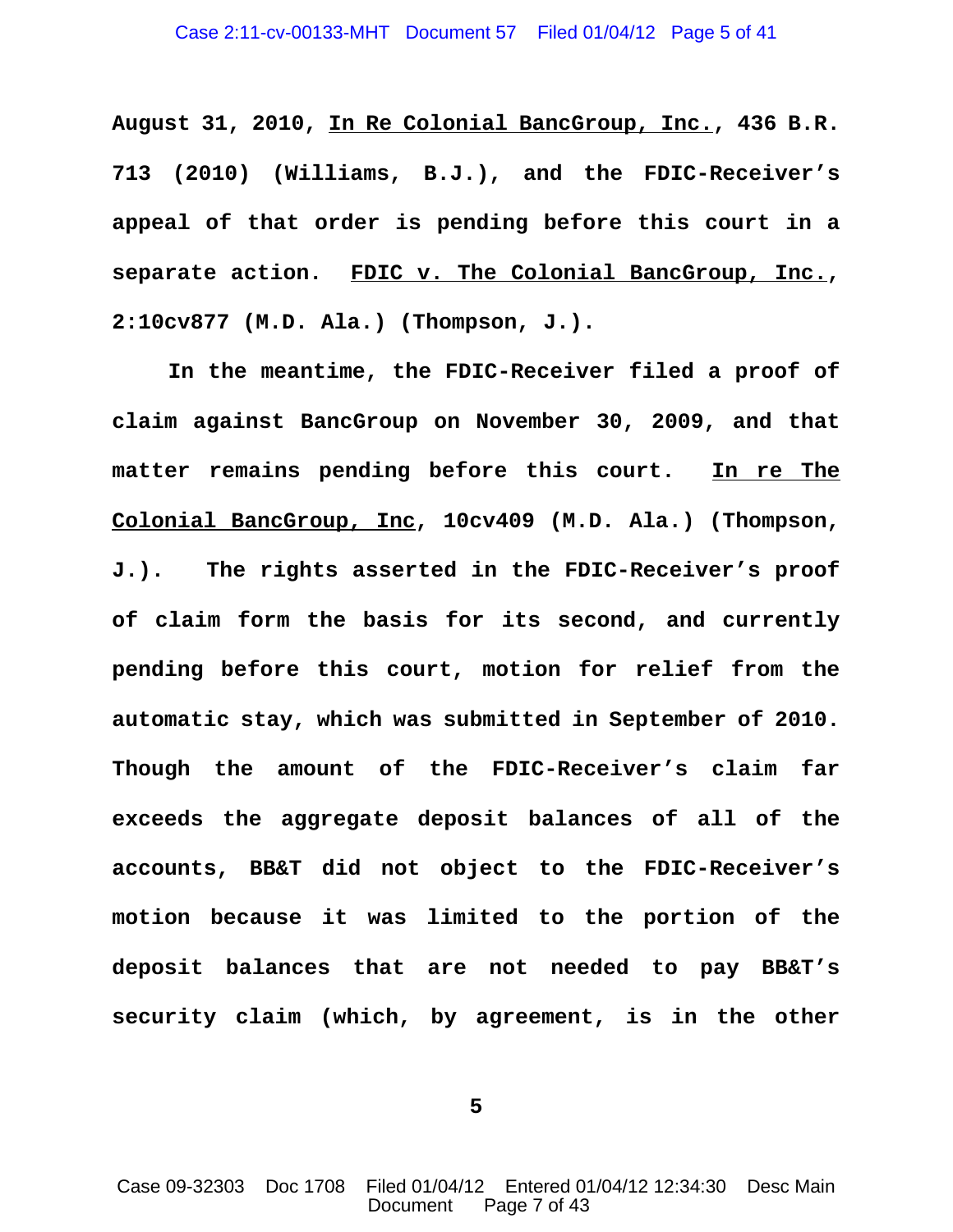**accounts and not the operating account at issue here, see BB&T Br. 3 (Doc. No. 25, at 6)). The FDIC-Receiver seeks to setoff the amount in the operating account and whatever money, if any, would be left-over in the case that BB&T is over-secured by the balances in the other accounts. In response, BancGroup sought to use deposit balances in the operating account to pay administrative expenses, which the FDIC-Receiver opposed.** 

**On January 24, 2011, the bankruptcy court denied the FDIC-Receiver's second motion for relief and held that the receiver did not have a right to setoff BancGroup's debts with the deposit accounts because the receiver lost the "mutuality" required to have a setoff once it transferred BancGroup's accounts to BB&T. Further, the bankruptcy court found that any attempt to get that money back, through provisions of the P&A Agreement, would constitute a post-petition incurrence of liability and be therefore ineligible for setoff. In re The Colonial BancGroup, Inc., 2011 WL 239201 (Bankr. M.D. Ala. Jan. 24, 2011)**

**6**

Case 09-32303 Doc 1708 Filed 01/04/12 Entered 01/04/12 12:34:30 Desc Main Document Page 8 of 43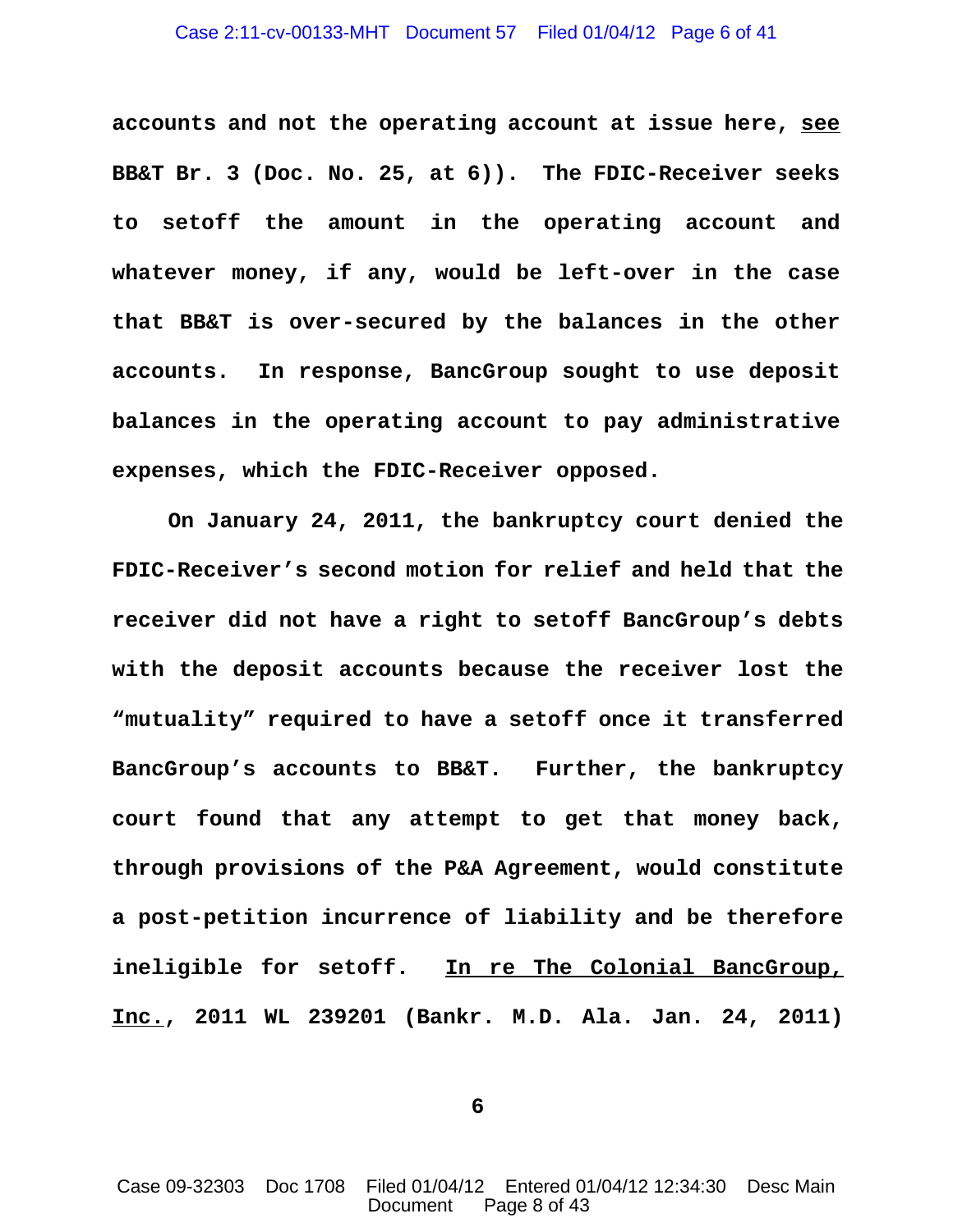**(Williams, B.J.). The next day, on January 25, the bankruptcy court granted BancGroup's motion "to use cash in [BancGroup]'s operating account to pay [BancGroup]'s operating expenses and the fees and expenses of professionals." Cash Collateral Order (Doc. No. 2-51).**

 **The bankruptcy court briefly reasoned that, by its January 24 decision, it had "held that the FDIC has no right to offset the funds in the account." Id.**

**The FDIC-Receiver has now appealed from the bankruptcy court's January 24 and 25 decisions.** 

### **III. DISCUSSION**

**As a prelude, it should be remembered that this appeal of the bankruptcy court's January 24 and 25 decisions addresses the FDIC-Receiver's right of setoff, not whether the receiver is actually entitled to setoff.**

**The Bankruptcy Code preserves the right of setoff for mutual debts incurred before the bankruptcy petition was filed. "Setoff is an established creditor's right to**

**7**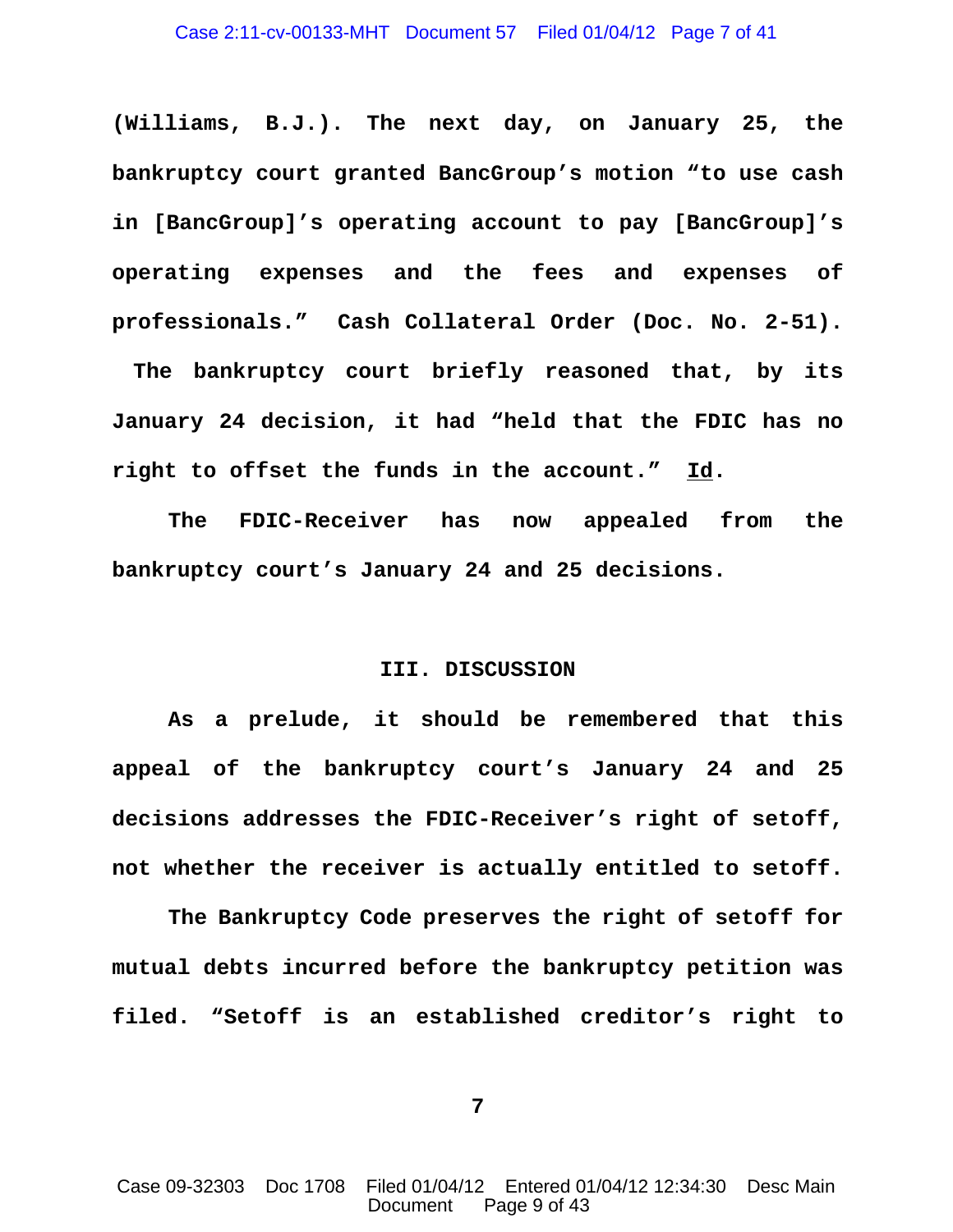### Case 2:11-cv-00133-MHT Document 57 Filed 01/04/12 Page 8 of 41

**cancel out mutual debts against one another in full or in part," the purpose of which is to avoid "'the absurdity of making A pay B when B owes A.'" B.F. Goodrich Emps. Fed. Credit Union v. Patterson (In re Patterson), 967 F.2d 505, 508 (11th Cir. 1992) (quoting Studley v. Boylston Nat'l Bank, 229 U.S. 523, 528 (1913)); see also Dzikowski v. No. Trust Bank of Fla., N.A. (In re Prudential of Fla. Leasing, Inc.), 478 F.3d 1291, 1297 (11th Cir. 2007). 11 U.S.C. § 553 provides that bankruptcy does not "affect any right of a creditor to offset a mutual debt owing by such creditor to the debtor that arose before the commencement of the case under [the Bankruptcy Code] against a claim of such creditor against the debtor that arose before the commencement of the case." Therefore, a setoff in a bankruptcy proceeding "requires that the obligation between the debtor and creditor arose before filing the bankruptcy petition and that mutuality of obligation exists." Patterson, 967 F.2d at 509.** 

**8**

Case 09-32303 Doc 1708 Filed 01/04/12 Entered 01/04/12 12:34:30 Desc Main Document Page 10 of 43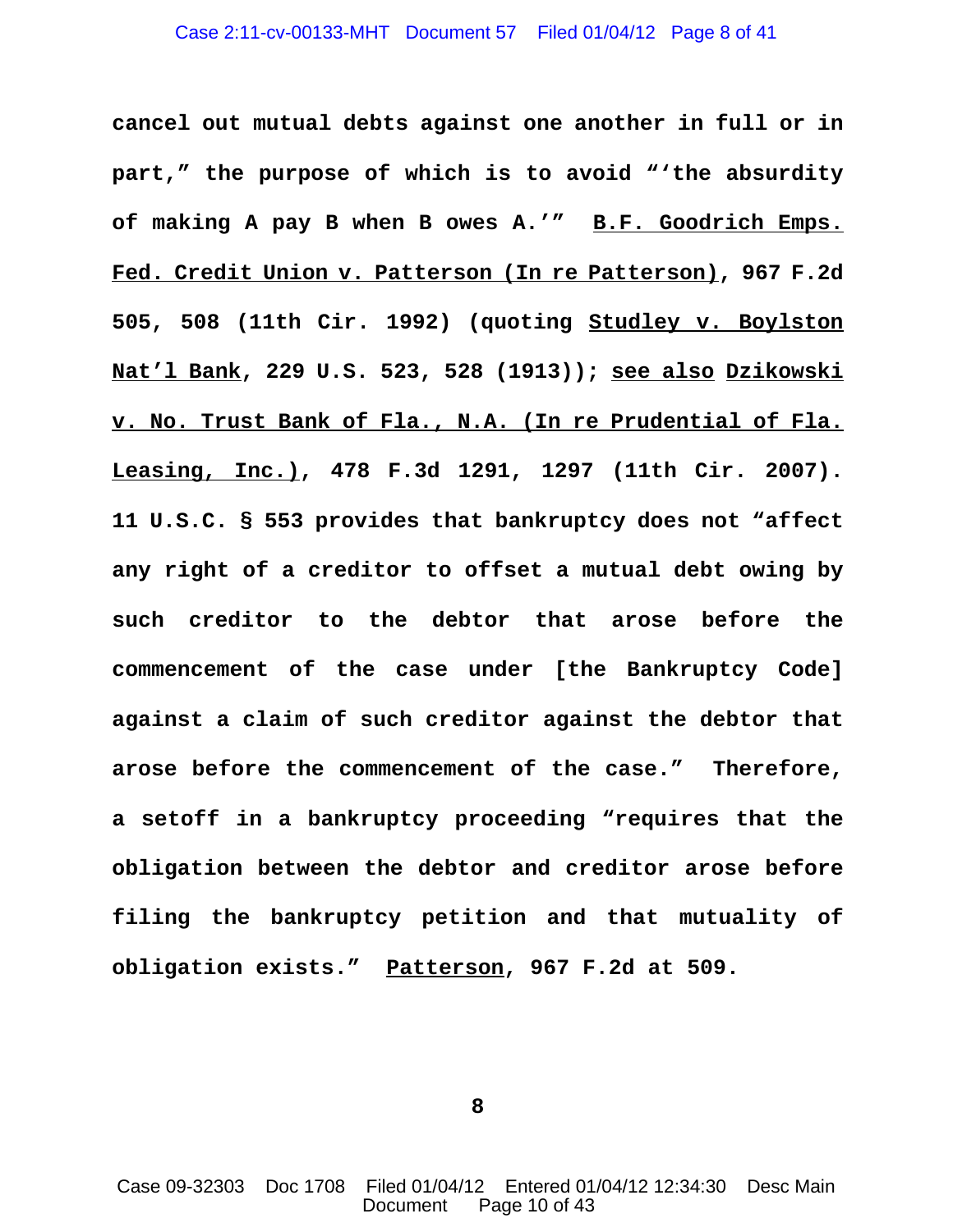**However, while § 553 preserves a right to setoff, it does not create that right. See Citizens Bank of Md. v. Strumpf, 516 U.S. 16, 19-20 (1995); Patterson, 967 F.2d at 509. A right to setoff must be found in another substantive area of law. While state law is frequently the source of a right to offset, Prudential of Florida, 478 F.3d at 1297; see also, e.g., Woodrum v. Ford Motor Credit Co. (In re Dillard Ford, Inc). 940 F.2d 1507, 1512 (11th Cir. 1991), the right may also be found in federal law. See, e.g., STM Microelectronics, N.V. v. Credit Suisse Securities (USA) LLC, 648 F.3d 68, 82 (2d Cir. 2011); Prudential of Florida, 478 F.3d at 1300.**

**Here, the FDIC-Receiver points to federal law, 12 U.S.C. § 1822(d), where Congress has determined that the FDIC is empowered to offset mutual debts.1 Specifically,**

**9**

**<sup>1.</sup> The FDIC-Receiver asserts a right to setoff under Alabama law, but the court need not reach this source of law to resolve this case. In addition, it appears that Alabama law would permit setoff where there is no mutual debt, see Winecoff v. Compass Bank, 876 So.2d 1145, 1151 (Ala. Civ. App. 2003), which goes beyond the ambit of § 553.**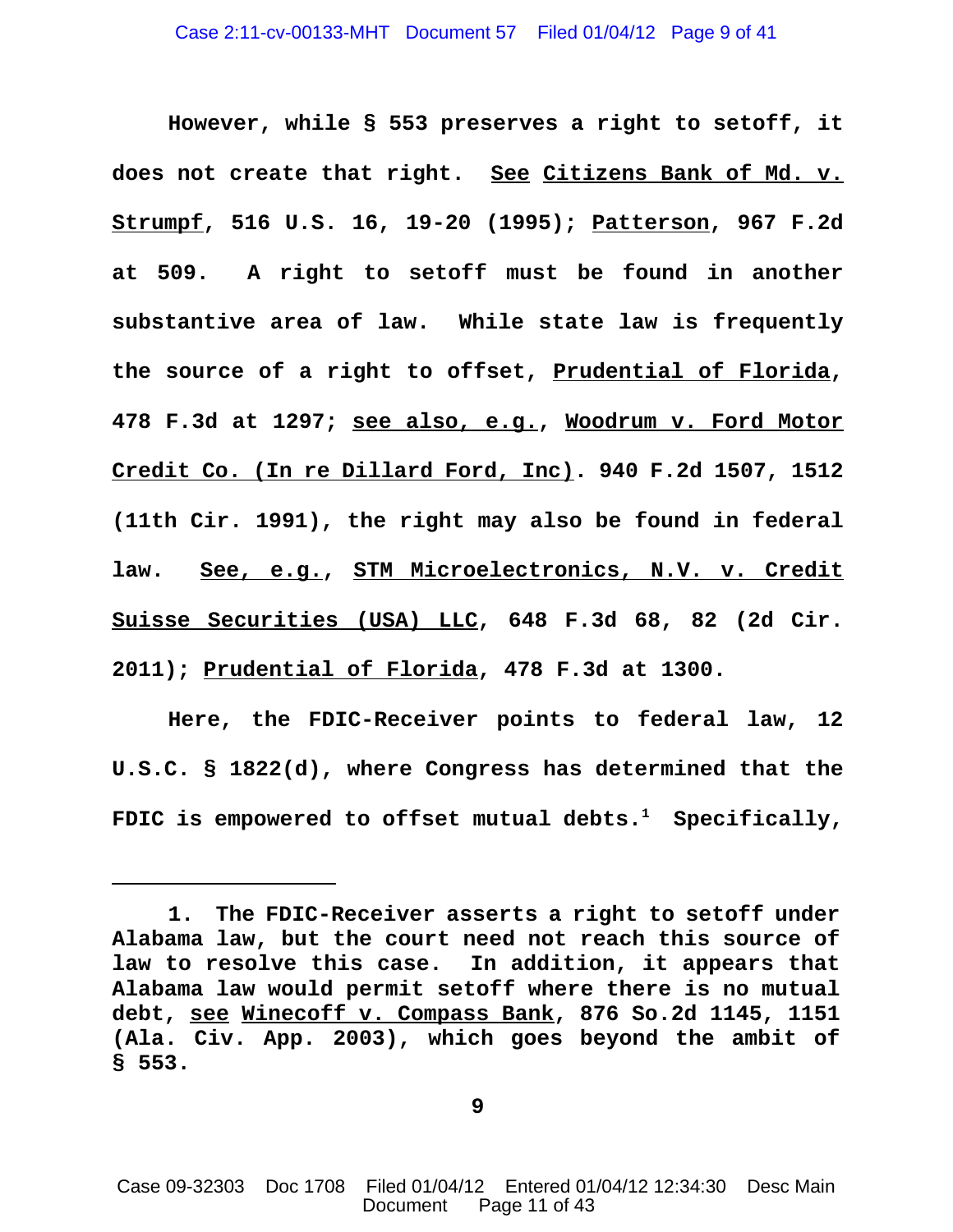**under § 1822(d), the FDIC may "withhold payment of such portion of the insured deposit of any depositor in a depository institution in default as may be required to provide for the payment of any liability of such depositor to the depository institution in default or its receiver, which is not offset against a claim due from such depository institution, pending the determination and payment of such liability by such depositor or any other person liable therefor." 12 U.S.C. § 1822(d). As other courts have acknowledged, this statute "has been found to create a federal statutory right to setoff." Villafañe Neris v. Citibank, N.A., 845 F. Supp. 930, 934 (D.P.R. 1994) (Fuste, J.); see also Abrams v. FDIC, 944 F.2d 307, 311 (6th Cir. 1991) (treating § 1822(d) as a right to setoff); Northern Trust Co. V. FDIC, 619 F. Supp. 1340, 1342 (W.D. Okla. 1985) (Russell, J.) ("Setoffs by the FDIC as Receiver are specifically authorized by ... 12 U.S.C. § 1822(d).").**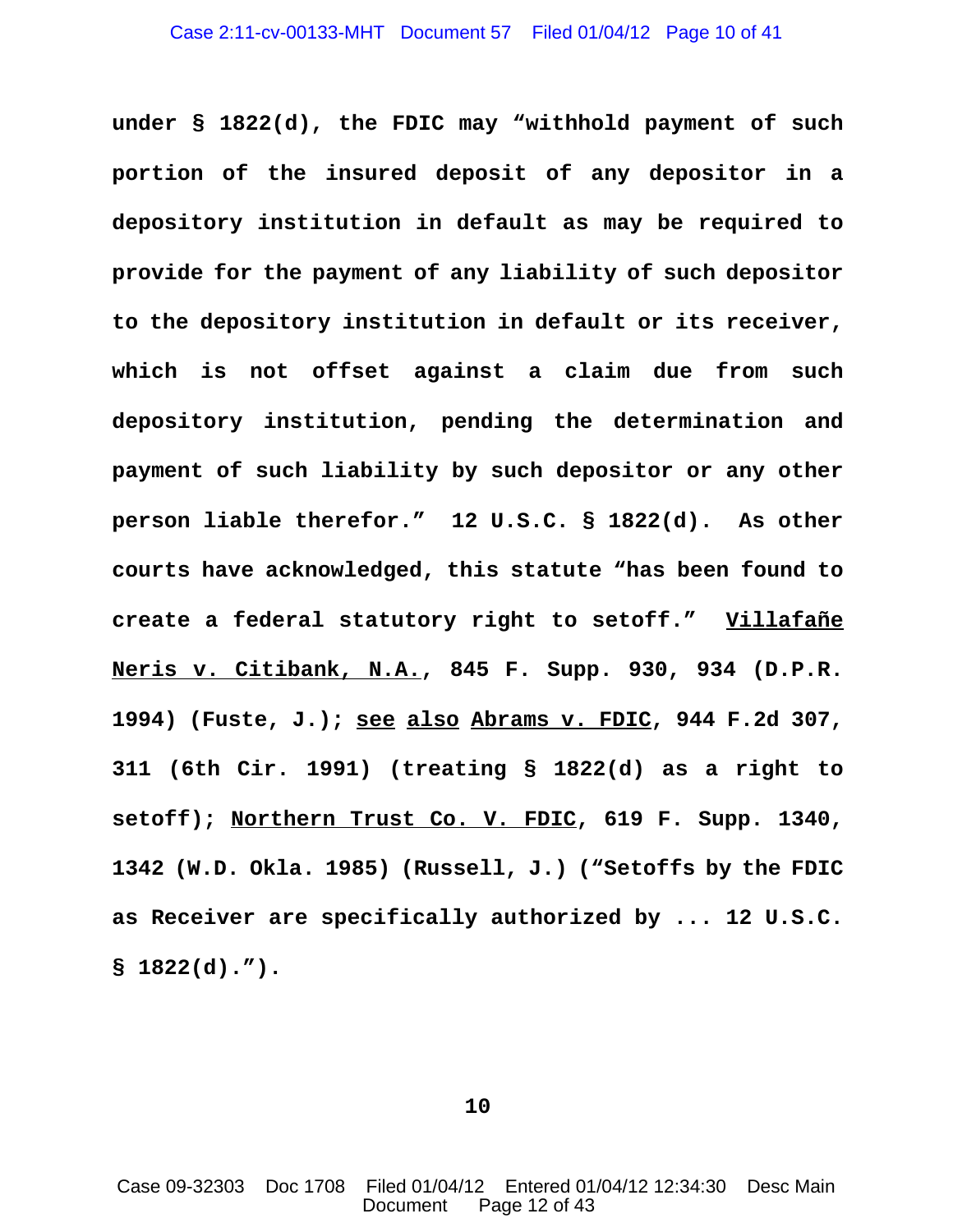**Section 1822(d) does not add substantive criteria to those necessary for offset already embodied in § 553. Here, that means the court must inquire whether (1) there are mutual debts between the FDIC-Receiver and BancGroup, and (2) if they arose before the filing of the bankruptcy** petition. Dillard Ford, 940 F.2d at 1512.<sup>2</sup>

# **A. Mutuality**

**Essential to setoff, and a prerequisite to a claim under § 553, is that liabilities be "mutual": A owes B and B owes A. Prudential of Florida, 478 F.3d at 1297, 1299. Therefore, as a general matter, it is well-settled that debts are considered mutual when they are between the same parties acting in the same capacity. See, e.g., Westinghouse Credit Corp. v. D'Urso, 278 F.3d 138, 149 (2d Cir. 2002).** 

**<sup>2.</sup> There are exceptions to the right of setoff in § 553, see Dillard Ford, 940 F.2d at 1513, but those exceptions, to the extent applicable (if at all), are not before the court.**

Case 09-32303 Doc 1708 Filed 01/04/12 Entered 01/04/12 12:34:30 Desc Main Document Page 13 of 43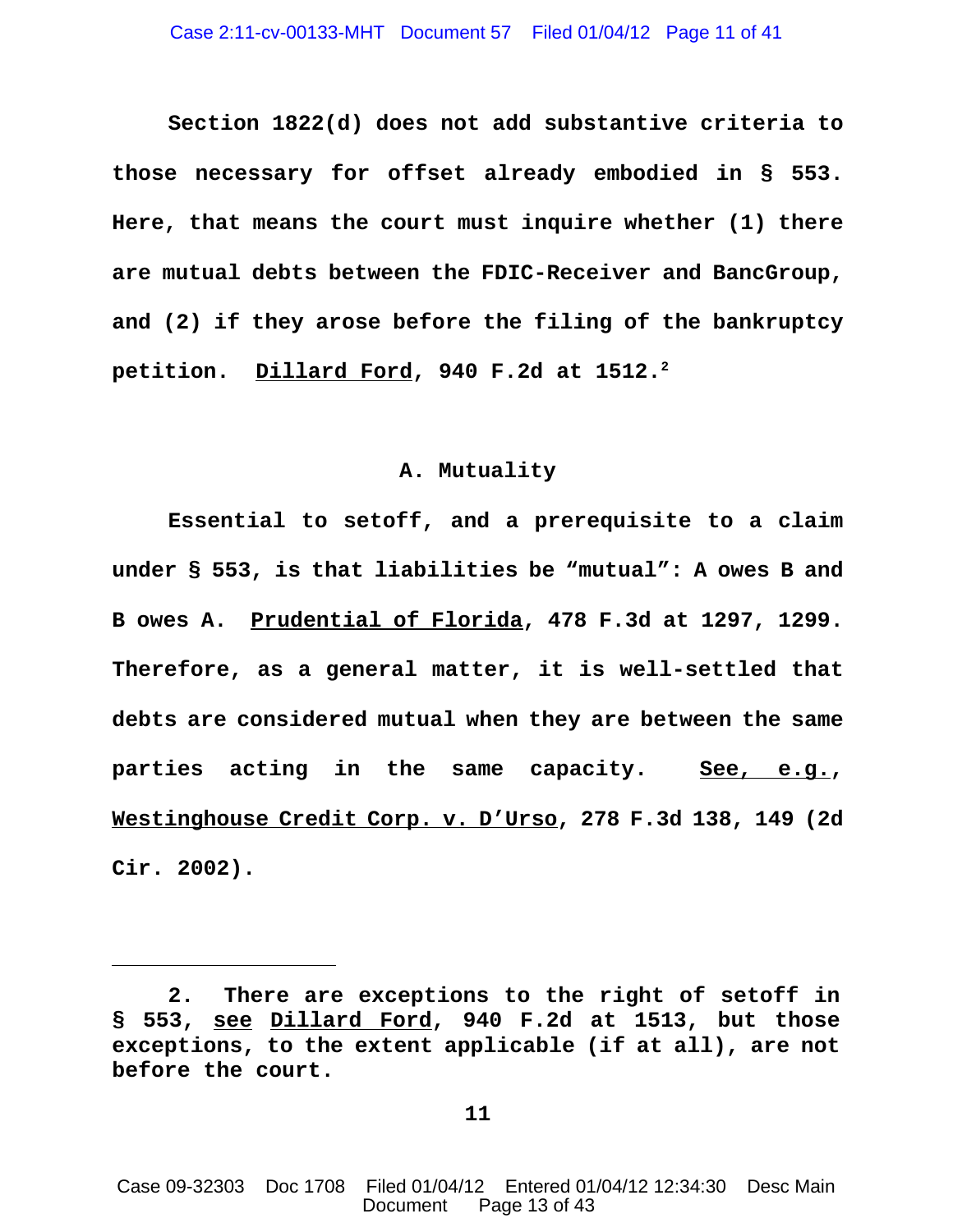**With bank accounts, establishment of mutuality is straightforward, though counterintuitive. As a bankaccount holder may be shocked to learn, a bank account does not actually consist "of money belonging to the depositor and held by the bank." Strumpf, 516 U.S. at 21. Instead, a bank account "consists of nothing more or less than a promise to pay, from the bank to the depositor," id., and the "relationship of bank and depositor is that of debtor and creditor, founded upon contract." Bank of Marin v. England, 385 U.S. 99, 101 (1966); see also Parker v. Community First Bank (In re Bakersfield Westar Ambulance, Inc.), 123 F.3d 1243, 1246 (9th Cir. 1997). Therefore, the deposit of cash into a bank account creates nothing other than a debtor-creditor relationship, with the bank as debtor and the depositor as creditor. As a consequence, "[o]rdinarily, funds in a general deposit account can be used to setoff debts owed to the bank." Official Committee of Unsecured Creditors v. Manufacturers & Traders Trust Co. (In re Bennett Funding Group, Inc.), 146 F.3d 136, 139 (2d Cir. 1998).**

**12**

Case 09-32303 Doc 1708 Filed 01/04/12 Entered 01/04/12 12:34:30 Desc Main Document Page 14 of 43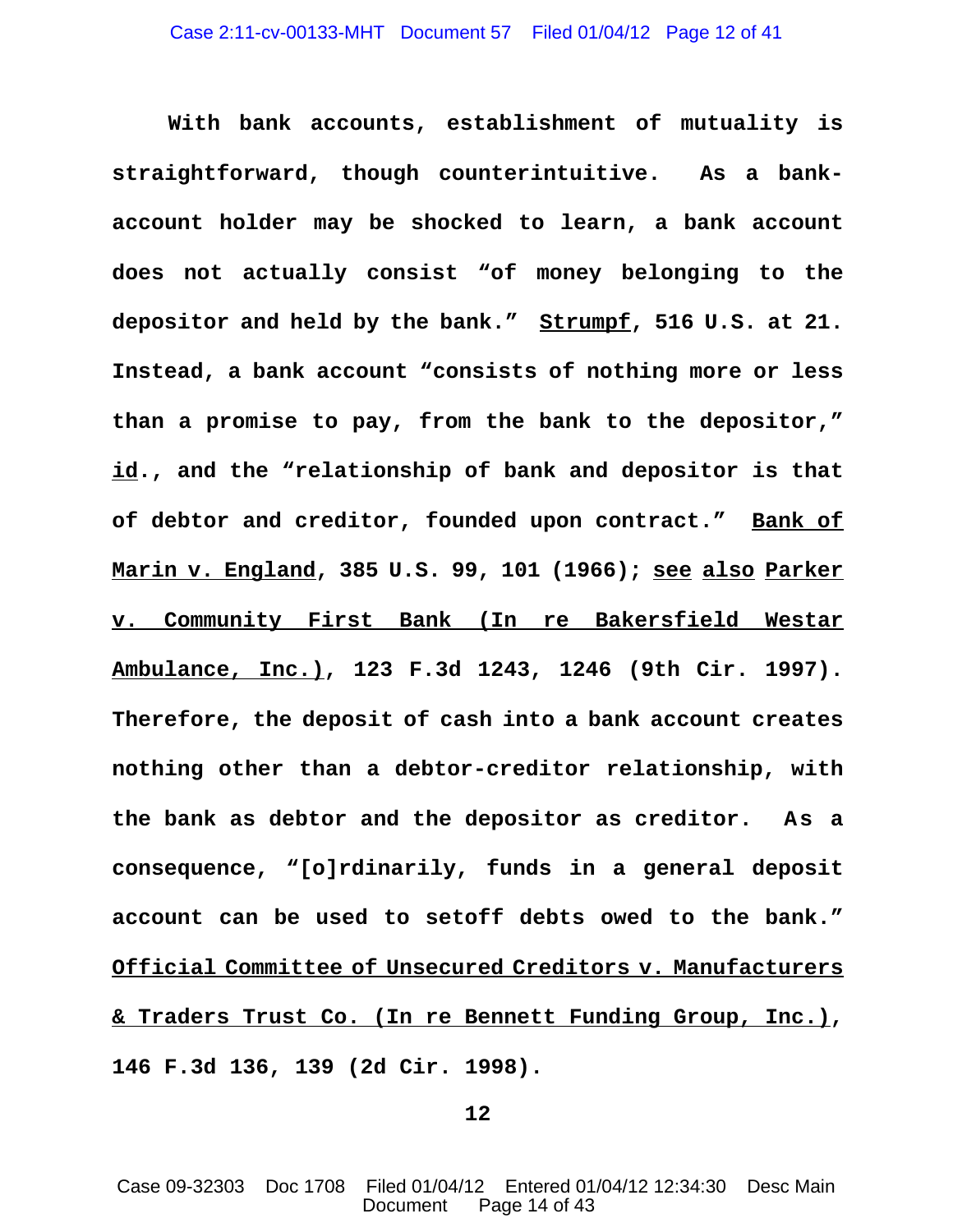**It is undisputed that, as receiver for Colonial, the FDIC had a mutual debt with BancGroup before it entered into the P&A Agreement with BB&T. Because a "debt arises" for purposes of section 553(a) at the time the obligation "comes into existence," a creditor-debtor relationship arose when BancGroup departed with its funds and placed them into the six accounts at Colonial Bank. Cf. Bennett Funding, 146 F.3d at 139; Cooper-Jarrett, Inc. v. Cent. Transp., Inc., 726 F.2d 93, 96 (3d Cir. 1984)). The rub, then, is whether anything in the P&A Agreement destroyed mutuality by extinguishing the FDIC-receiver's liability on BancGroup's deposit accounts.**

**The bankruptcy court concluded that the P&A Agreement extinguished the FDIC-Receiver's liability as follows: When "the FDIC was appointed as the receiver for Colonial Bank, the FDIC had liability for the debtor's accounts as fully-insured deposits. At that time, the FDIC had a right under 12 U.S.C. § 1822(d) to offset the mutual debt. However, when BB&T assumed liability for the deposits under the P&A Agreement dated August 14,2009, mutuality**

**13**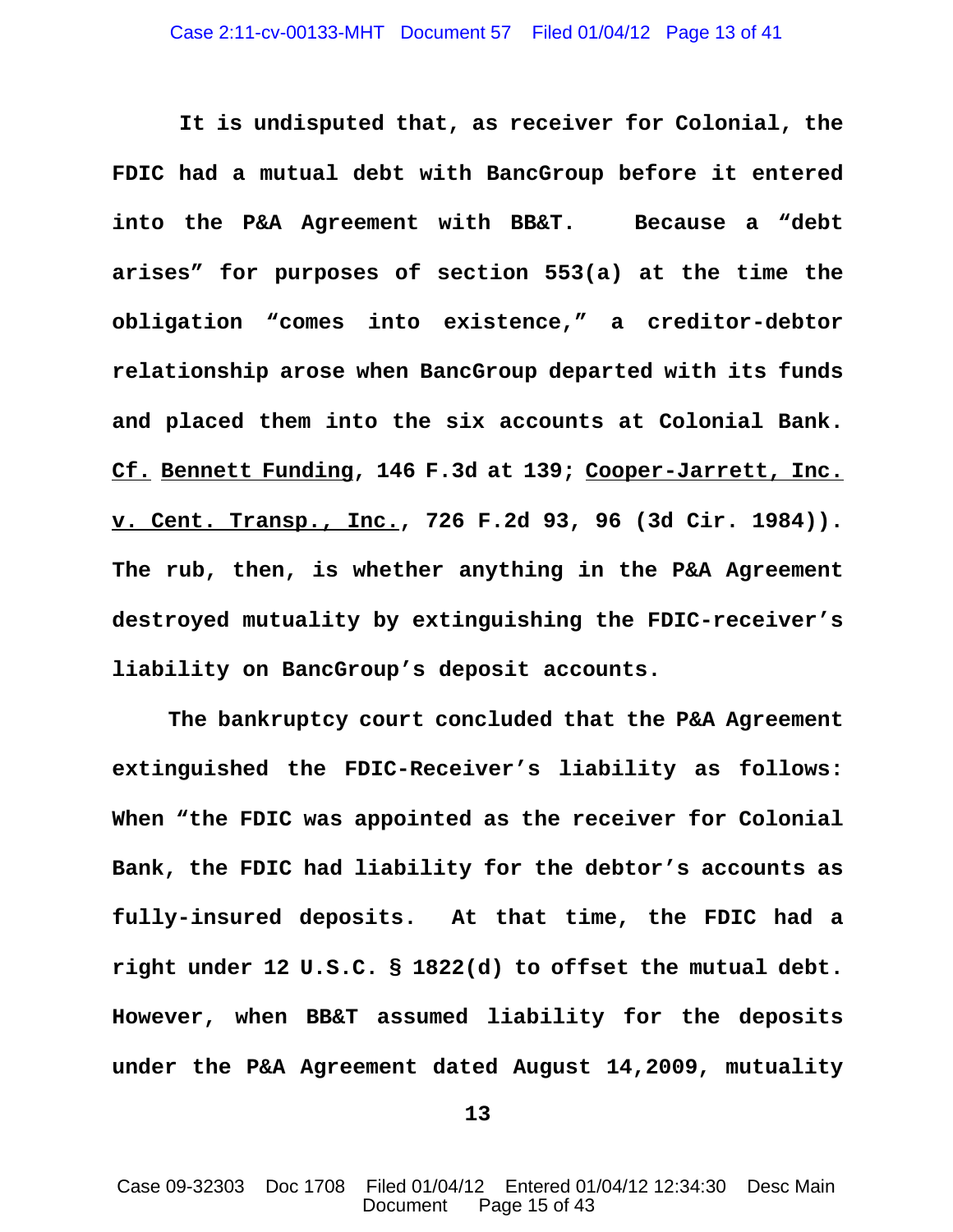**ceased to exist." In re The Colonial BancGroup, Inc., 2011 WL 239201, at \*8. The bankruptcy court appears to have viewed the issue of mutuality to turn on whether BB&T was liable on the transferred accounts. See id. at \*9 ("Because BB&T and not the FDIC is liable for the amount of the debtor's deposits, the deposits cannot serve as a basis for setoff by the FDIC under 11 U.S.C. § 553."). As this court will explain, the issue is instead, simply put, whether the FDIC-Receiver is liable on the accounts despite the transfer; whether BB&T is liable, in addition to or instead, is immaterial.3**

**The court holds that, regardless of the terminology employed--whether the P&A Agreement was an "assignment," a "transfer," or a "delegation" of the account--one**

**<sup>3.</sup> It appears that the bankruptcy court may have improperly viewed the issue as an either-or situation: Either the FDIC-Receiver or BB&T was liable to BancGroup, with the result that if one was liable the other was not. However, the FDIC-Receiver's liability did not turn on BB&T's liability. Indeed, it could be argued that the FDIC-Receiver and BB&T were liable together on the accounts, but that is not the issue for this court; rather the sole issue for this court is the FDIC-Receiver's liability.**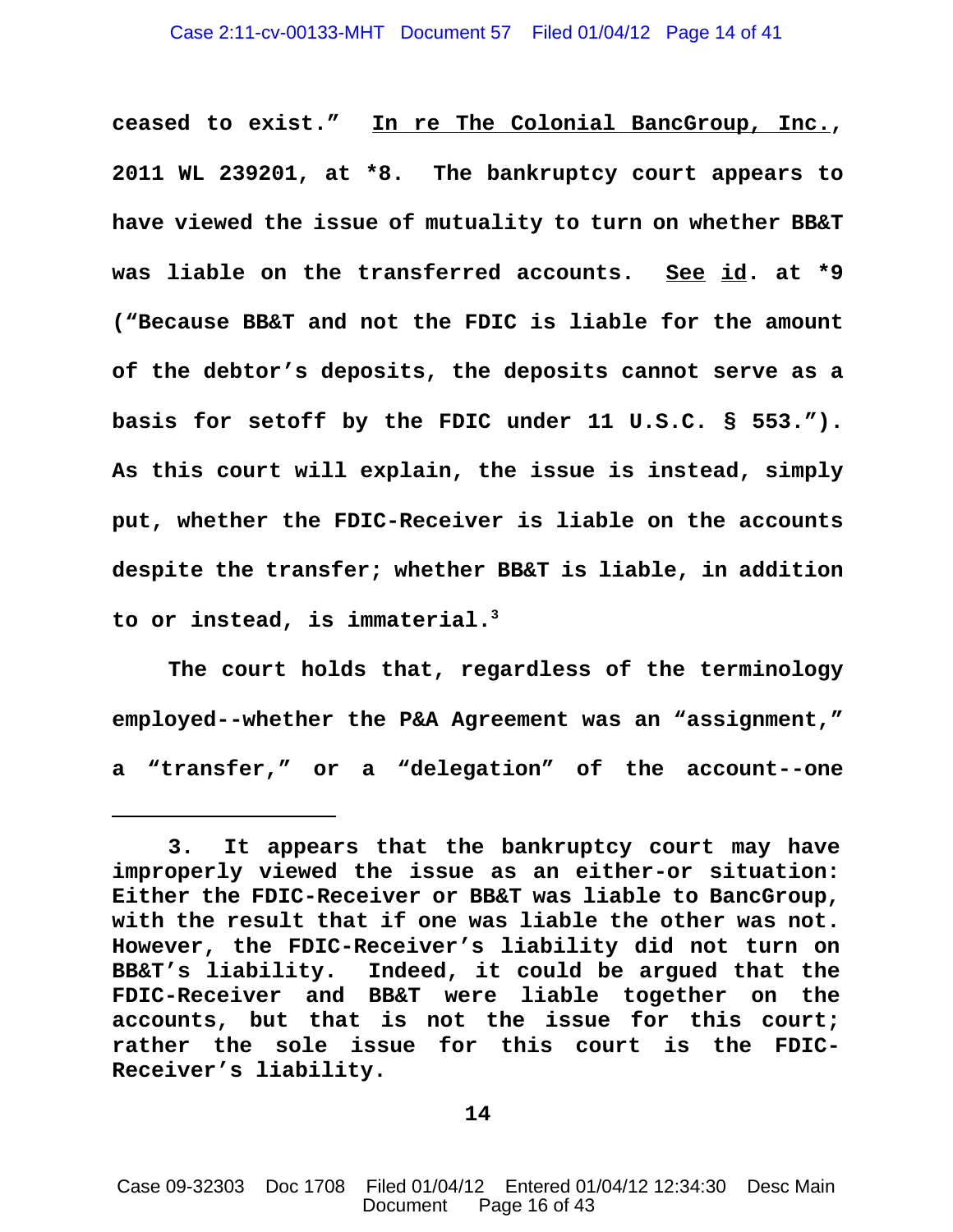**important fact is clear: the P&A Agreement did not extinguish the FDIC-Receiver's liability in the deposit accounts to BancGroup.4 First and most obviously and compellingly, application of the basic principles of contract law compel the conclusion that the FDIC-Receiver's liability to BancGroup was not addressed in the agreement and could not be addressed in the agreement, for BancGroup was not a party to the agreement. As explained, BancGroup and the FDIC-Receiver had a creditordebtor relationship, with BancGroup as the creditor and**

**<sup>4.</sup> In reaching this conclusion, this court is focused on the FDIC-Receiver's right to setoff, not whether the transfer of the accounts was sufficient to create mutuality for BB&T. While courts generally agree that assignment may create a right to offset a debt, Mayco Plastics, inc. v. TRW Vehicle Sysafety Systems, Inc. (In Re Mayco Plastics, Inc.), 389 B.R. 7, 31 (Bankr. E.D. Mich. 2008) (Shefferly, B.J.); U.S. Aeroteam, Inc. v. Delphi Auto Sys. (In re U.S. Aeroteam, Inc.), 327 B.R. 852, 865-66 (Bankr. S.D. Ohio 2005) (Walter, B.J.), not all forms of assignment create rights to setoff, which is why courts typically use the term 'may' in this context. Thus, this court's conclusion that the FDIC-Receiver did not discharge its liability does not necessarily mean that BB&T also obtained a right to setoff or, conversely, that BB&T did not obtain a right to setoff. That is a different question not before the court.**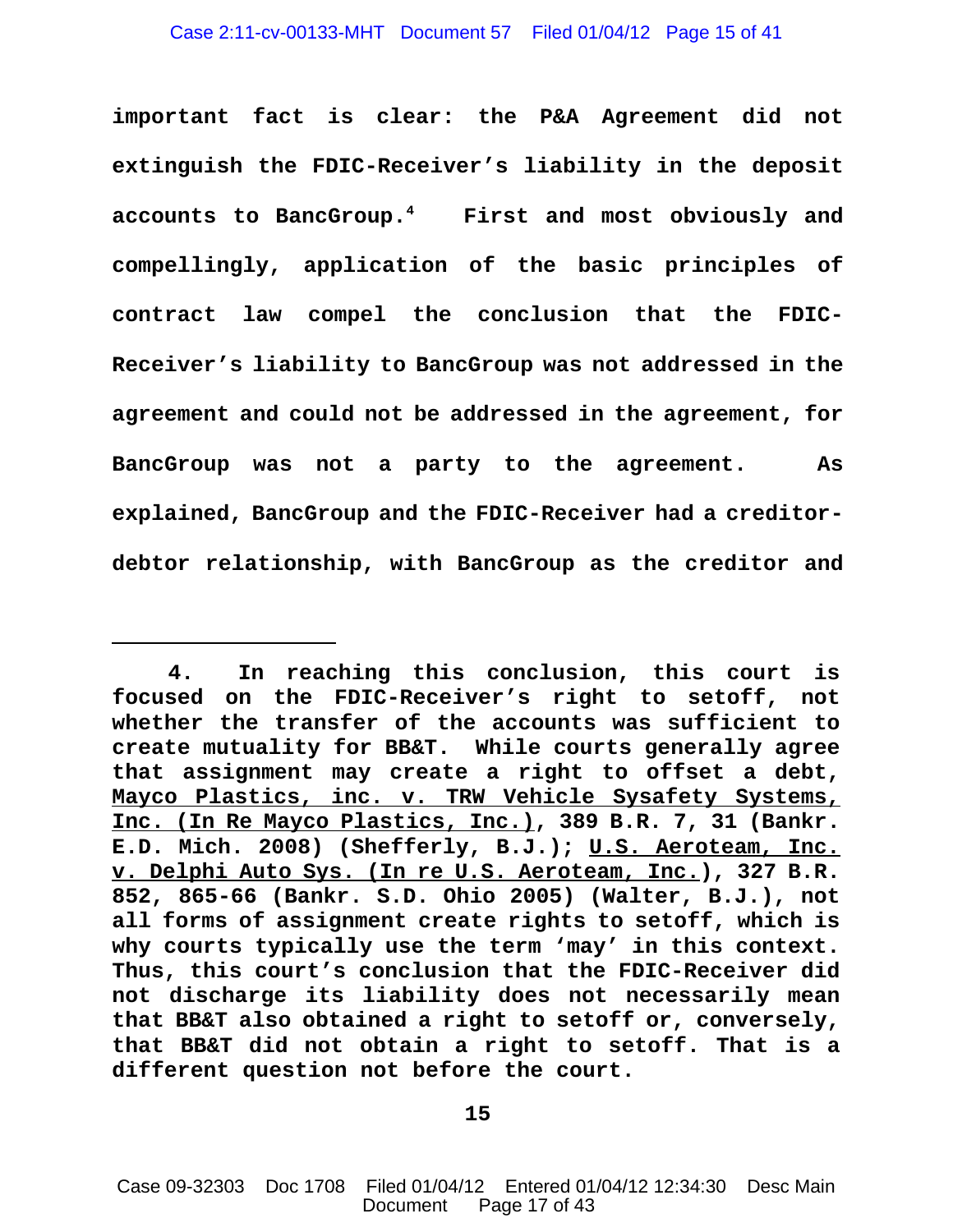**the FDIC-Receiver as the debtor. It goes without saying that a debtor cannot unilaterally extinguish its debt. Therefore, the P&A Agreement could not extinguish the FDIC-Receiver's liability to BancGroup in BancGroup's absence and without BancGroup's agreement.**

**And that the P&A Agreement involved a transfer of a debt from the creditor to another does not alter this basic contractual principle.5 See, e.g., Bank of N.Y. v.**

**<sup>5.</sup> BancGroup argues that the court should treat this argument as new on appeal. The court disagrees. The contract-based argument responds to the reasoning of the bankruptcy court, which held that the P&A Agreement discharged the FDIC-Receiver's liability in the deposit accounts; in addition, the FDIC-Receiver has long maintained that the court should look to contract principles when addressing mutuality, which makes the point proper for consideration. See Yee v. City of Escondido, 503 U.S. 519, 534 (1992) ("Once a federal claim is properly presented, a party can make any argument in support of that claim; parties are not limited to the precise arguments they made below."). But, even if viewed as 'new,' and as a new 'claim,' the point would still be considered. There would be no manifest injustice from its consideration because this argument was fully briefed in supplemental briefing, the issue is one of law alone, and it would do substantial injustice to ignore this point, especially in a case of as much public importance as this one. The argument is, therefore, properly before the court. See Dean Witter (continued...)**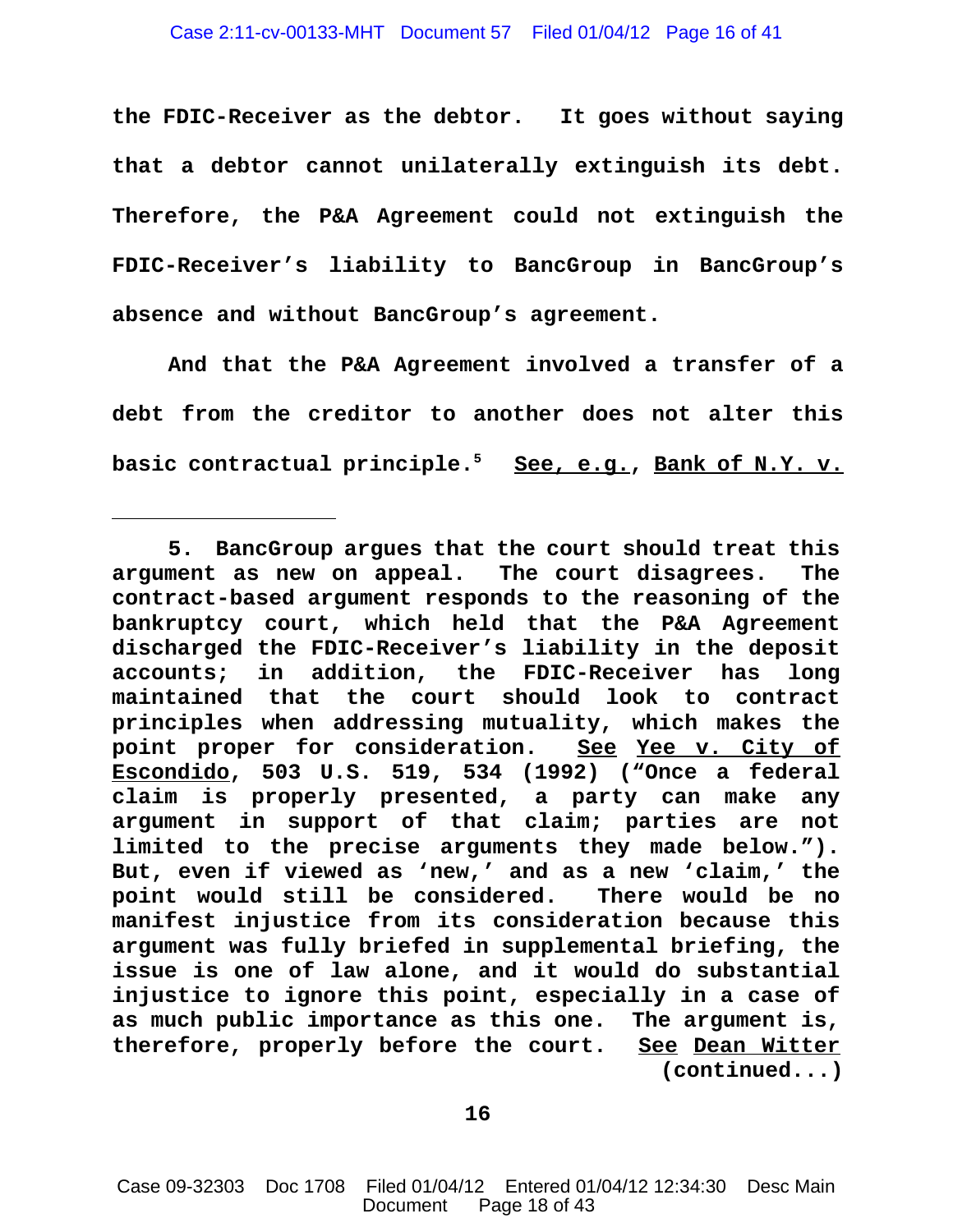**Sunshine-Jr. Stores, Inc. (In re Sunshine Jr. Stores), Inc., 456 F.3d 1291, 1309 (11th Cir. 2006) (Under Florida contract law, "[n]ormally, an assignment involves only the assignee's acquisition of rights under a contract and not the assignor's obligations, unless it is found that the assignment was also a novation."); Fair v. NationsBanc Mortgage Corp. (In re Noletto)***,* **280 B.R. 868, 872 (Bankr. S.D. Ala. 2001) (Mahoney, B.J.) (explaining that a "'mere assignment does not release the assignor from his or her obligations to the other party under the assigned contract'" (quoting Am. Jur. 2d, Assignments § 129 (2000)); In re Washington Capital Aviation & Leasing, 156 B.R. 167, 175 n.3 (Bankr. E.D. Va. 1993) (Tice, B.J.) (A "party subject to a contractually created obligation ordinarily cannot divest itself of liability by substituting another in its place without the consent of the party owed the duty. While the assignee may be**

**<sup>5(...</sup>continued) Reynolds, Inc. v. Fernandez, 741 F.2d 355, 360 (11th Cir. 1984); Sundale, Ltd. v. Ocean Bank, 441 B.R. 384, 385-86 (Bankr. S.D. Fla. 2010) (Moreno, C.J.).** 

Case 09-32303 Doc 1708 Filed 01/04/12 Entered 01/04/12 12:34:30 Desc Main Document Page 19 of 43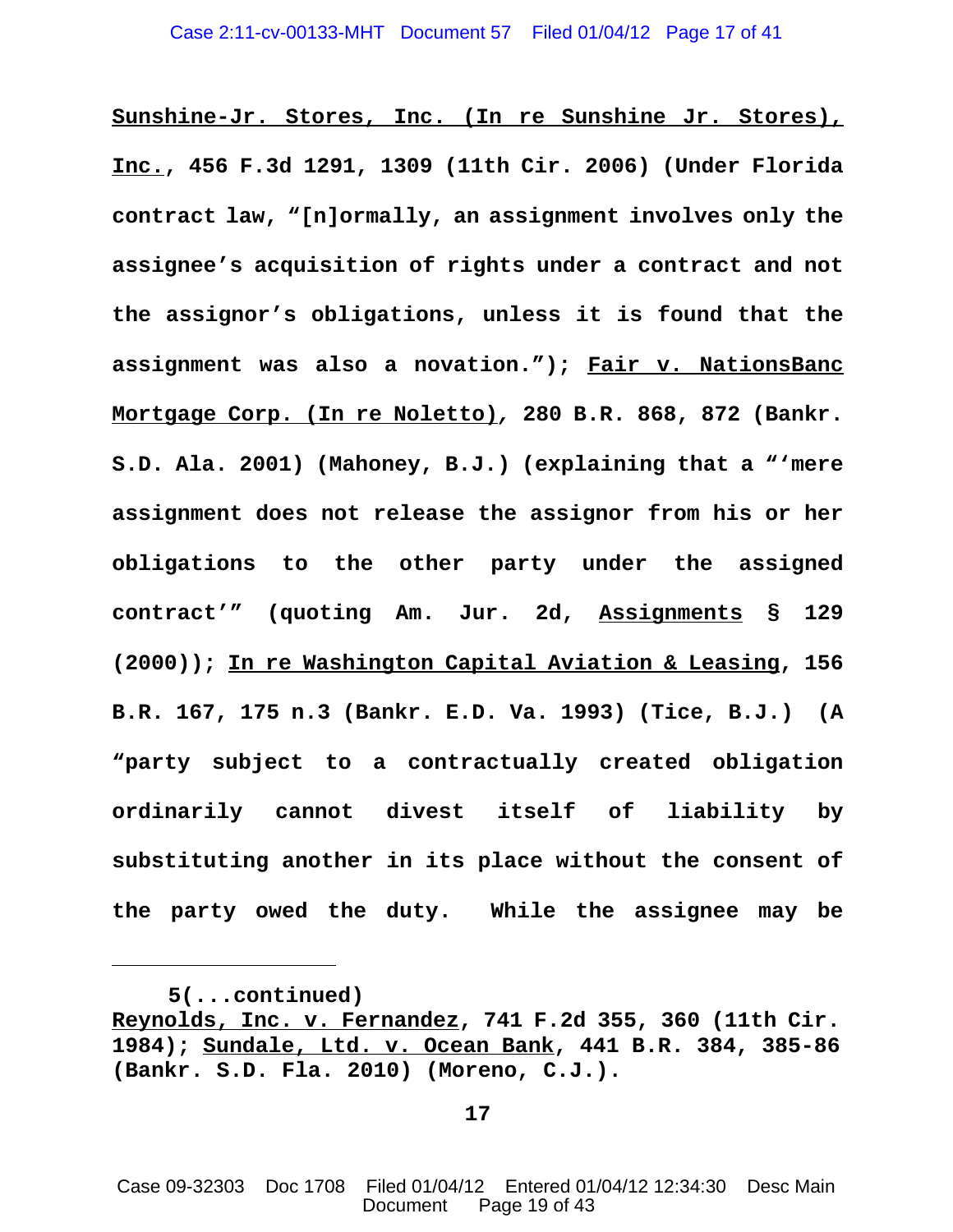## Case 2:11-cv-00133-MHT Document 57 Filed 01/04/12 Page 18 of 41

**entitled to perform for the original obligor, the original obligor remains ultimately liable until discharged by performance or otherwise." (internal citation omitted)).6**

**In response, BancGroup points out that federal law gives the FDIC-Receiver the right to "transfer any asset or liability of the institution in default ... without any approval, assignment, or consent with respect to such transfer." 12 U.S.C. § 1821(d)(2)(G)(i) (emphasis added). This provision, however, does not relieve the FDIC-Receiver from its retained liability under the common law. See Waterview Mgmt. Co. v. FDIC, 105 F.3d (continued...)**

**18**

**<sup>6.</sup> BancGroup does not claim that it has provided, or that it has been given the opportunity to provide, consent to the an assignment of its accounts that would release the FDIC-Receiver from its liability in the deposit accounts. Doing so, if it had the opportunity, could have effected a novation and ended the FDIC-Receiver's liability in the deposit accounts. See Golden v. Bank of Tallassee, 639 So.2d 1366, 1369) (Ala. 1994) ("[A] novation releases the party bound by the original contract."). This is, in fact, another way mutuality might be destroyed. Once the obligor discharges the assignor, its liability, and therefore mutual obligation, ends. This has not happened here and it is unlikely that the P&A Agreement would have allowed such a discharge of liability to occur. BancGroup implicitly acknowledges as much in another contested matter pending before this court where it is pursuing a protective claim for the balances in the deposit accounts "in the event the FDIC-Receiver purports to exercise any rights it may assert" under the P&A Agreement. Amended Complaint ¶ 73, The Colonial BancGroup, Inc. v. FDIC, 10cv198 (M.D. Ala.) (Doc. No. 20, at 13).**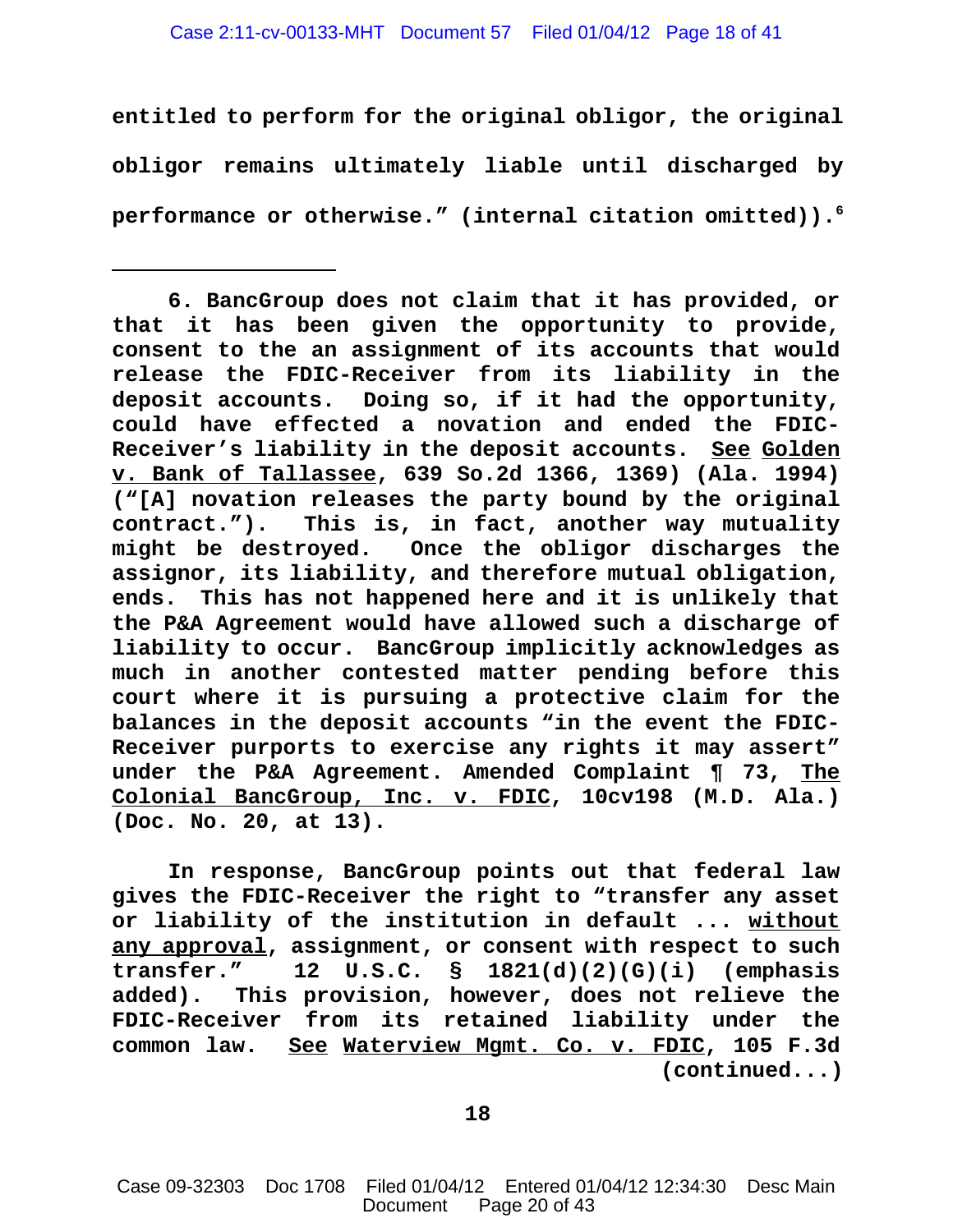**Second, even if, despite the general laws of contract, a purchase-and-assumption agreement could pursuant to federal or state law alter the FDIC-Receiver's liability to a deposit holder without that holder's consent, the language of the P&A Agreement here reflects that it was not intended to extinguish the FDIC-Receiver's liability in the deposit accounts to BancGroup. In reaching this conclusion, the court begins with a description of certain relevant provisions in the agreement: Articles I, II, and IX.**

**Article I: This article defines relevant terms and provides that "assumed deposits" simply means "deposits." P&A Agreement Art. I., at 4 (Doc. No. 3-1, at 22). In turn, "'Deposit' means a deposit as defined in 12 U.S.C.**

**<sup>6(...</sup>continued)**

**<sup>696, 698 (</sup>D.C. Cir. 1997) ("Here state law defines the scope of the pre-receivership contract asset held by the failed institution. Federal law simply provides that the [FDIC] can transfer the asset held by the failed institution without consent. State contract law thus defines the nature of the asset that federal law allows the agency to transfer without consent.").**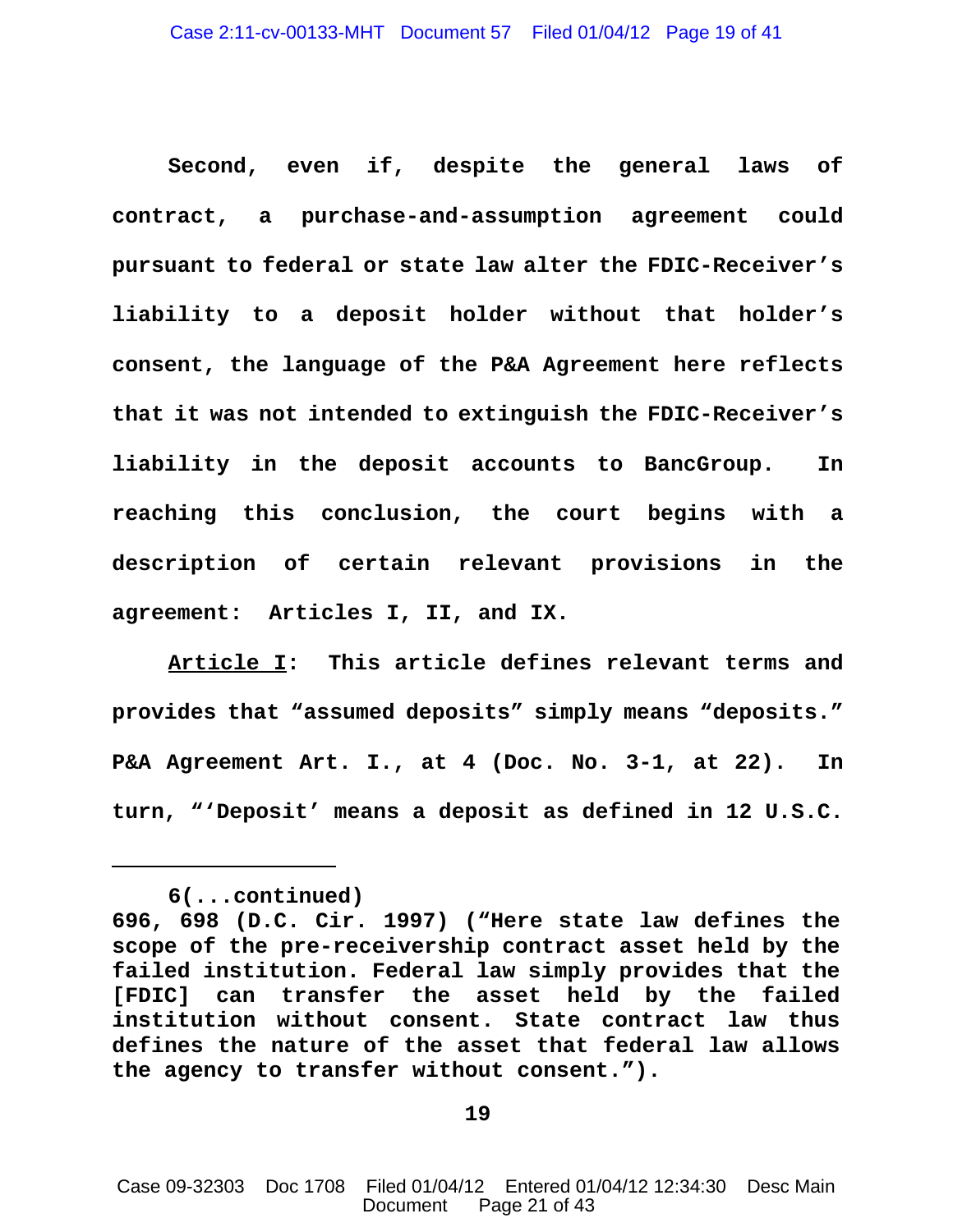**Section 1813(l), including without limitation, outstanding cashier's checks and other official checks and all uncollected items included in the depositors' balances and credited on the books and records of the Failed Bank." Id. This definition is augmented as follows: "the term 'Deposit' shall not include all or any portion of those deposit balances which, in the discretion of the Receiver or the Corporation, (i) may be required to satisfy it for any liquidated or contingent liability of any depositor arising from an unauthorized or unlawful transaction, or (ii) may be needed to provide payment of any liability of any depositor to the Failed Bank or the Receiver, including the liability of any depositor as a director or officer of the Failed Bank, whether or not the amount of the liability is or can be determined as of Bank Closing." Id.**

**Article II: This article of the P&A Agreement sets out the liabilities assumed by BB&T, the "assuming bank." In addition to a number of liabilities not relevant here, § 2.1(a) of the P&A Agreement provides that BB&T assumes**

**20**

Case 09-32303 Doc 1708 Filed 01/04/12 Entered 01/04/12 12:34:30 Desc Main Document Page 22 of 43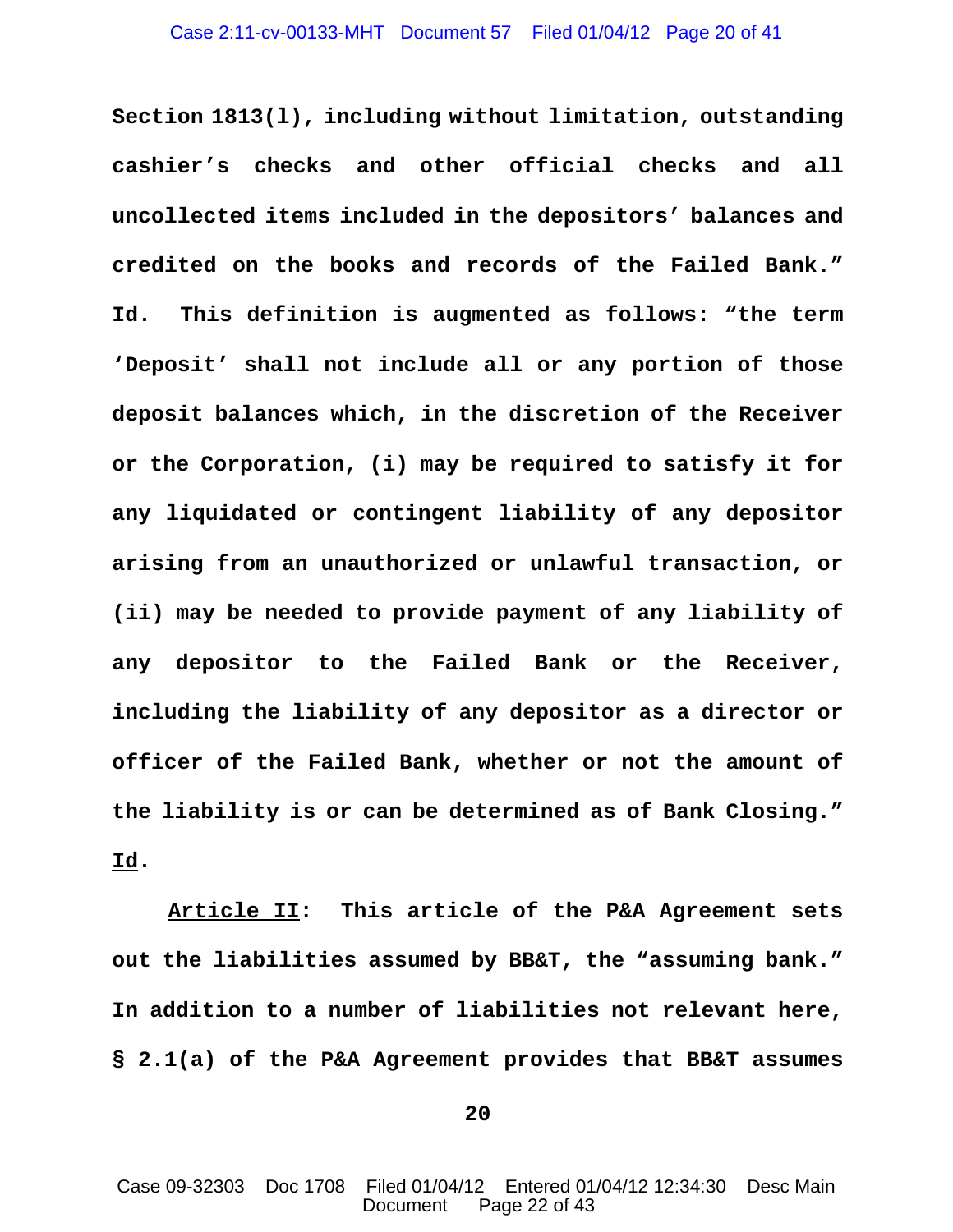**liability for all "Assumed Deposits, except those Deposits specifically listed on Schedule 2.19(a); provided, that as to any Deposits of public money which are Assumed Deposits, the Assuming Bank agrees to properly secure such Deposits with such of the Assets as appropriate which, prior to Bank Closing, were pledged as security therefor by the Failed Bank, or with assets of the Assuming bank, if such securing Assets, if any, are insufficient to properly secure such Deposits." Id. at 8. Schedule 2.19 does not list any deposits that were excluded from the initial assumption.**

**Article IX: This article of the P&A Agreement describes and defines areas of "continuing cooperation" between the FDIC (in both its capacity as receiver and corporation) and BB&T. Section 9.4 concerns a potential depositor who "does not accept the obligation of the Assuming Bank to pay any Deposit liability of the Failed Bank assumed by the Assuming Bank ... and asserts a claim against the Receiver for all or any portion of any such deposit liability." Id. at 29. In such a case, BB&T**

**21**

Case 09-32303 Doc 1708 Filed 01/04/12 Entered 01/04/12 12:34:30 Desc Main Document Page 23 of 43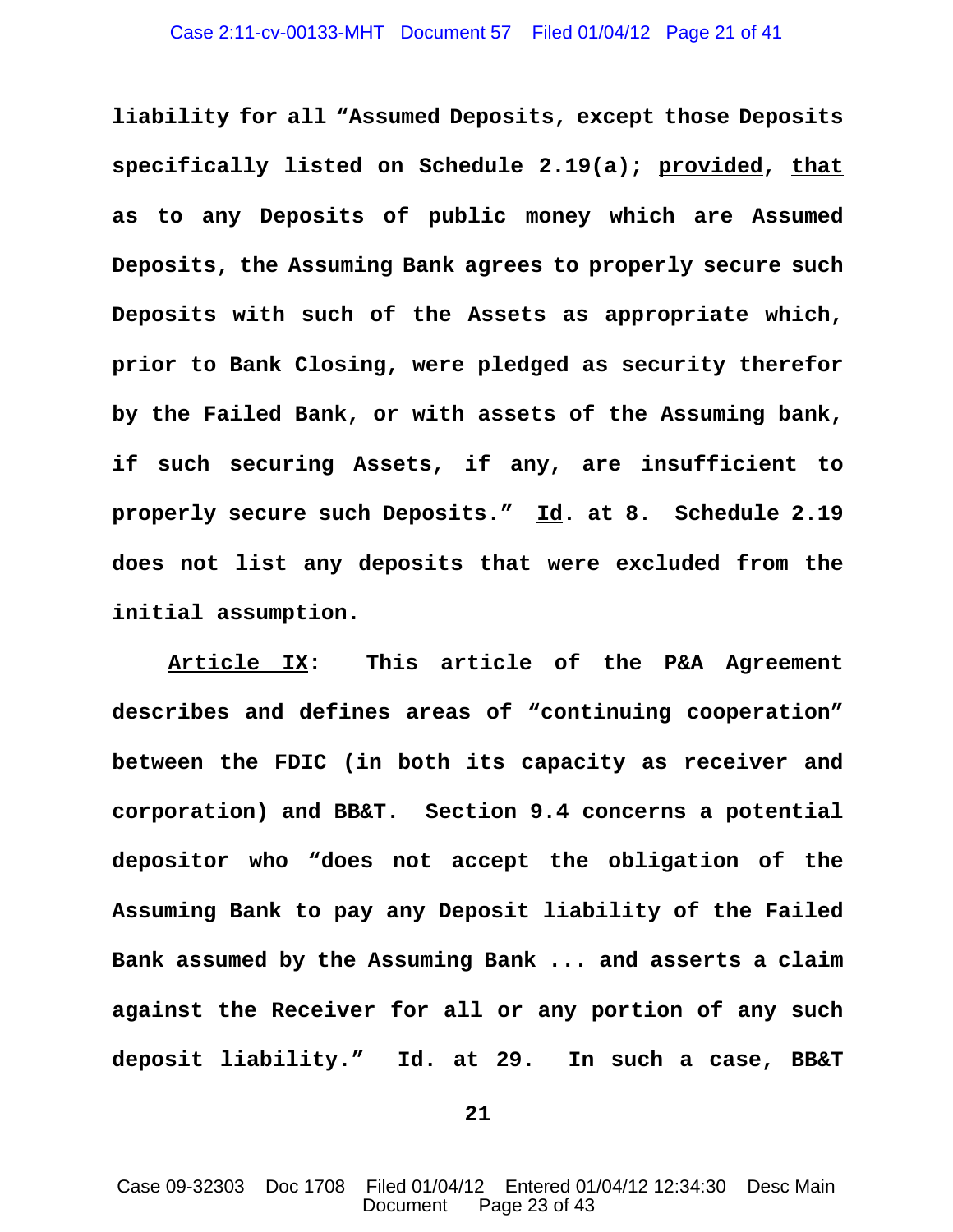**"agrees on demand to provide the Receiver funds sufficient to pay such claim in an amount not in excess of the Deposit liability," which also discharges BB&T from "any further obligation ... to pay any such depositor the amount of such Deposit liability paid to the Receiver." Id.**

**Further, echoing the definition of "deposits", § 9.5 of the P&A Agreement provides for "withheld payments." This section empowers the FDIC-Receiver to engage in three actions. First, is the actual withholding:** 

> **"At any time, the Receiver or the Corporation may, in its discretion, determine that all or any portion of any deposit balance assumed by the Assuming Bank pursuant to this Agreement does not constitute a 'Deposit' (or otherwise, in its discretion, determine that it is the best interest of the Receiver or Corporation to withhold all or any portion of any deposit), and may direct the Assuming Bank to withhold payment of all or any portion of any such deposit balance. Upon such direction, the Assuming Bank agrees to hold such deposit and not to make any payment of such deposit balance to or on behalf of the depositor, or to itself, whether by way of transfer, set-off, or otherwise. The Assuming Bank agrees to maintain the**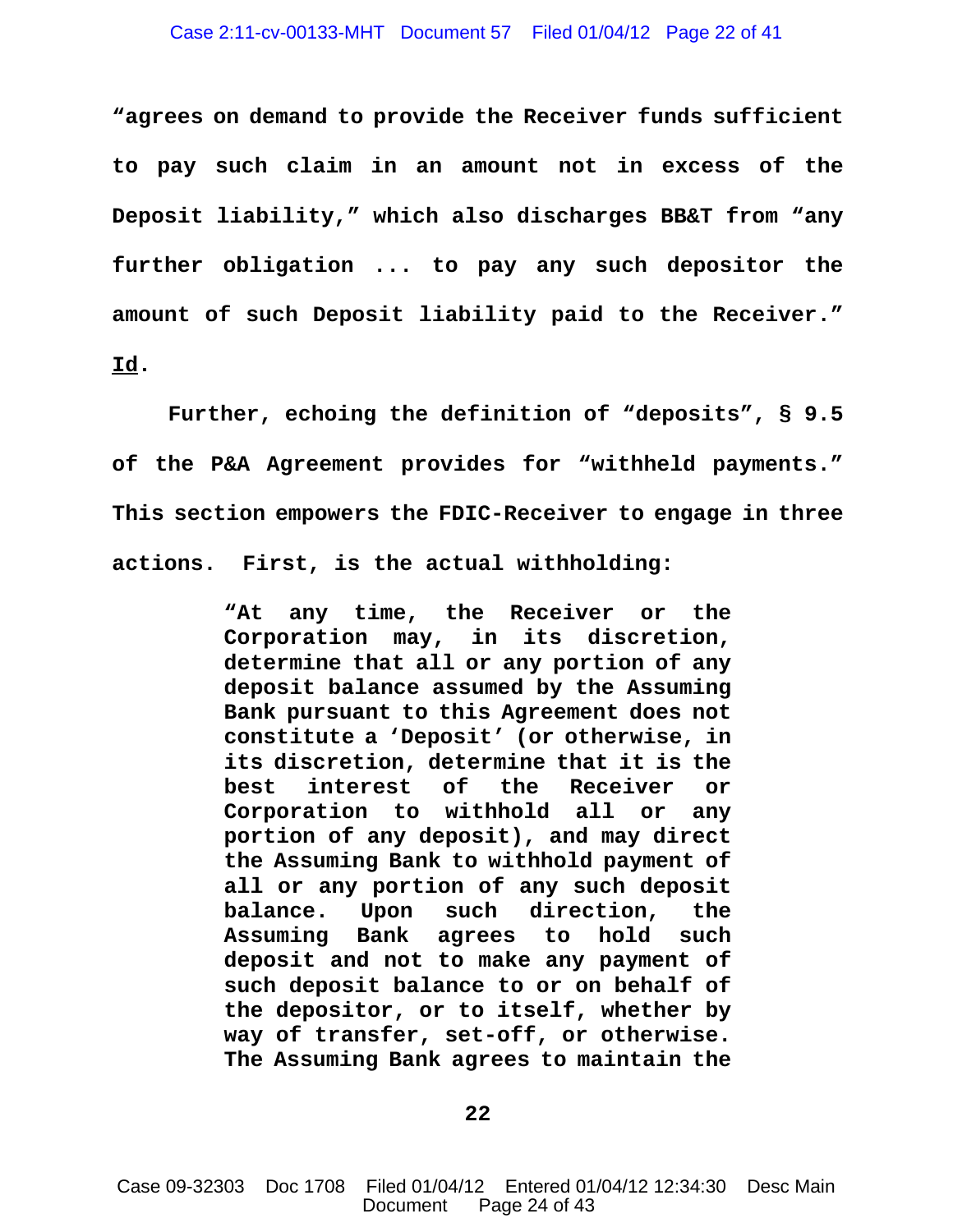**'withheld payment' status of any such deposit balance until directed in writing by the Receiver or the Corporation as to its disposition."**

# **Id. at 29-30.**

**Second, the FDIC-Receiver may request that the assuming bank do more than just "hold" a withheld deposit, it can take the additional step of requiring the funds to be physically returned. Section 9.5 provides that, "At the direction of the Receiver or the Corporation, the Assuming Bank shall return all or any portion of such deposit balance to the Receiver or the Corporation, as appropriate, and thereupon the Assuming Bank shall be discharged from any further liability to such depositor with respect to such returned deposit balance." Id. at 30.**

**Third, § 9.5 provides the FDIC-Receiver with the authority to demand money back should the assuming bank defy its order: "The Assuming Bank shall be obligated to reimburse the Corporation or the Receiver, as the case may be, for the amount of any deposit balance or portion**

**23**

Case 09-32303 Doc 1708 Filed 01/04/12 Entered 01/04/12 12:34:30 Desc Main Document Page 25 of 43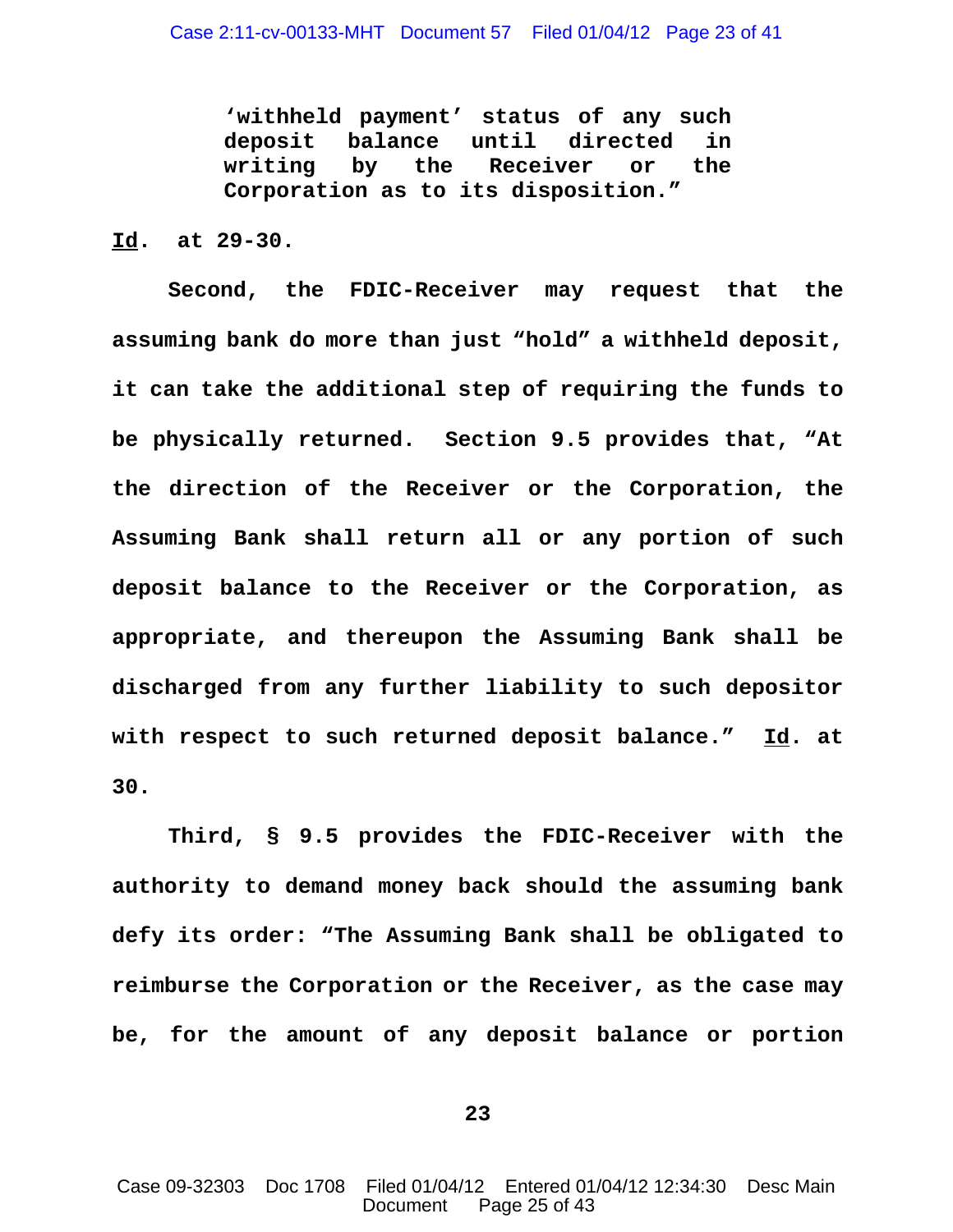### Case 2:11-cv-00133-MHT Document 57 Filed 01/04/12 Page 24 of 41

**thereof paid by the Assuming Bank in contravention of any previous direction to withhold payment of such deposit balance or return such deposit balance the payment of which was withheld pursuant to this Section." Id.**

**For a number of reasons, it is apparent from these provisions in Articles I, II, and IX that the P&A Agreement did not extinguish the FDIC-Receiver's liability to BancGroup. For one, the definition of "deposits" expressly excludes any deposit balances that, "in the discretion of the Receiver or the Corporation, (i) may be required to satisfy it for any liquidated or contingent liability arising from an unauthorized or unlawful transaction, or (ii) may be needed to provide payment of any liability of any depositor to the Failed Bank or the Receiver." Id. at 30. The fact that the FDIC-Receiver retained the right, as a matter of discretion, to determine that, though physically transferred, BB&T would be prohibited from treating certain accounts as "deposits" is a powerful indicium of the FDIC-Receiver's liability for these accounts.**

**24**

Case 09-32303 Doc 1708 Filed 01/04/12 Entered 01/04/12 12:34:30 Desc Main Document Page 26 of 43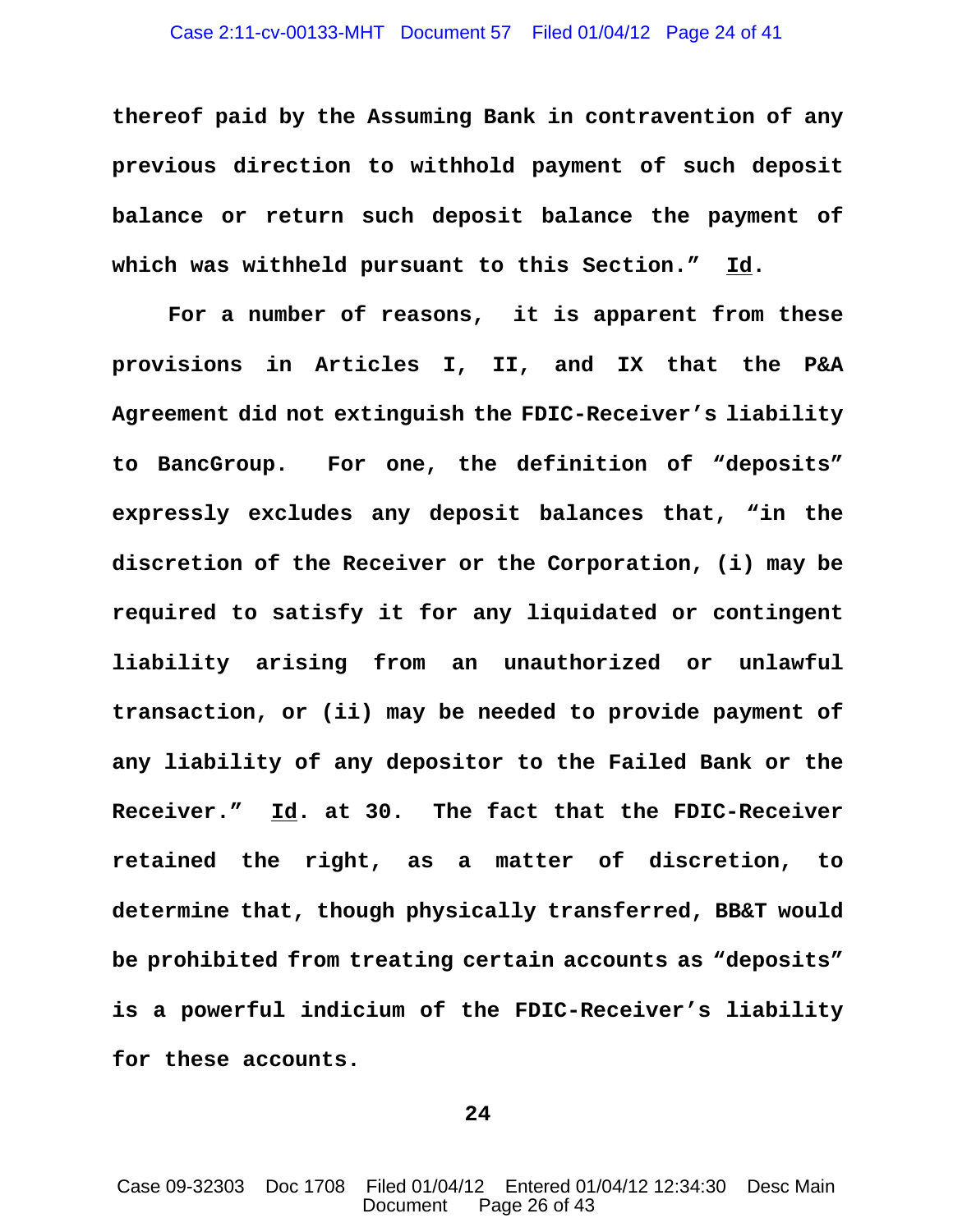**Second, § 9.4 of the P&A Agreement contemplates depositors making claims against the FDIC-Receiver directly: "In the event any depositor does not accept the obligation of the Assuming Bank to pay any Deposit liability of the Failed Bank assumed by the Assuming Bank ... and asserts a claim against the Receiver for all or any portion of any such Deposit Liability," the assuming bank will provide funds for this claim. Id. at 29 (emphasis added). Though BB&T is obligated, by § 9.4, to reimburse the FDIC-Receiver for any deposit paid, the language indicates the FDIC-Receiver's liability to the original depositor has not been extinguished; the fact that a depositor can seek performance on its debt from the FDIC-Receiver and expect satisfaction demonstrates that liability for that debt has not been discharged. Section 9.4 therefore indicates that, regardless of whatever else the P&A Agreement did, it did not extinguish the FDIC-Receiver's liability on the deposit accounts transferred to BB&T.**

**25**

Case 09-32303 Doc 1708 Filed 01/04/12 Entered 01/04/12 12:34:30 Desc Main Document Page 27 of 43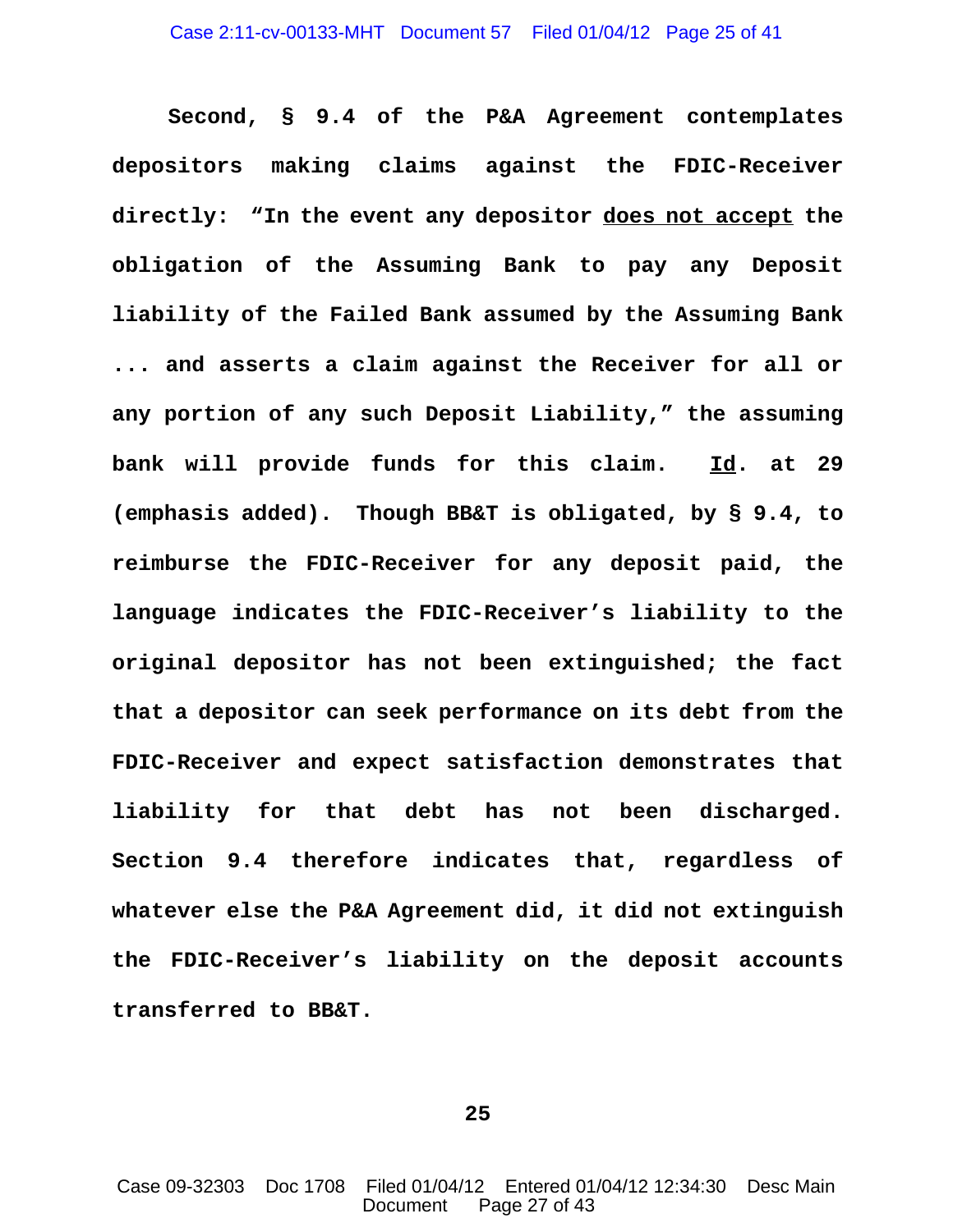**Third, and perhaps most significantly, the language of the P&A Agreement indicates that the FDIC-Receiver did not just passively retain liability by remaining liable to depositors who, under § 9.4, might seek satisfaction from the FDIC-Receiver. Instead, § 9.5 of the agreement gave the FDIC-Receiver affirmative rights over the accounts despite their physical transfer to BB&T. As explained, the FDIC-Receiver may require BB&T to withhold payments of any account balance it deems no longer a "deposit" within the meaning of the agreement. The fact that the FDIC-Receiver retained the option to withhold payment once it has been determined that the assets are required to cover those needed for a failing bank indicates that, at a minimum, its liability had not been extinguished through the assumption agreement here. Yet, these affirmative rights go further: § 9.5 empowers the FDIC-Receiver actually to extinguish BB&T's obligation on any account by demanding its return, and the FDIC-Receiver may even penalize BB&T for wrongly distributing funds. Unequivocally, therefore, these provisions demonstrate**

**26**

Case 09-32303 Doc 1708 Filed 01/04/12 Entered 01/04/12 12:34:30 Desc Main Document Page 28 of 43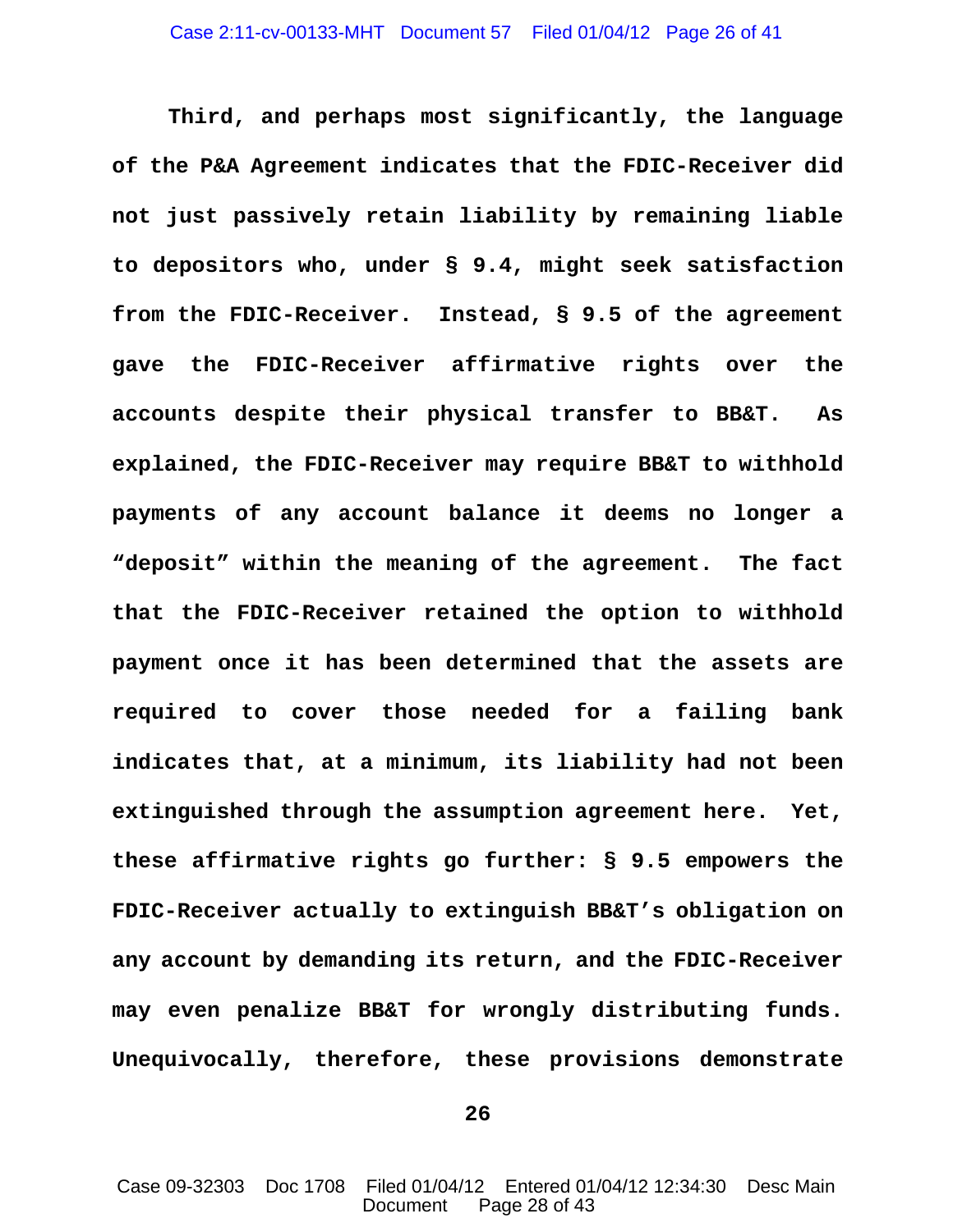**that the FDIC-Receiver has not been discharged of its liability for the demand-deposit accounts.7**

**For the above reasons, the court concludes that the transfer of BancGroup's demand-deposit accounts from the FDIC-Receiver to BB&T pursuant to the P&A Agreement did not destroy the mutuality between the FDIC-Receiver and BancGroup.**

**<sup>7.</sup> As evidence that the FDIC-Receiver discharged all of its liabilities in these accounts, BancGroup and the bankruptcy court point to the fact thatccounts were listed on Schedule 2.19. This argument, however, misses two other important facts. First, this schedule defined the relationship between FDIC-Receiver and BB&T, not that between FDIC-Receiver and BancGroup. What was included or omitted from the schedule defined, at most, which accounts or liabilities were assumed or not assumed between FDIC-Receiver and BB&T. Because the schedule was not between FDIC-Receiver and BancGroup, it could not extinguish the former's liability to the latter. Moreover, though Article II of the P&A Agreement contemplates initial liabilities definitely un-assumed by BB&T, it does not, however, say anything about the FDIC discharging its liability for accounts not listed on Schedule 2.19, and subject to the definitional authority retained in Article I and then affirmed in § 9.5. In other words, while the FDIC could have listed accounts on this schedule, it was not required to do so to prevent a discharge of its own liability for the accounts.**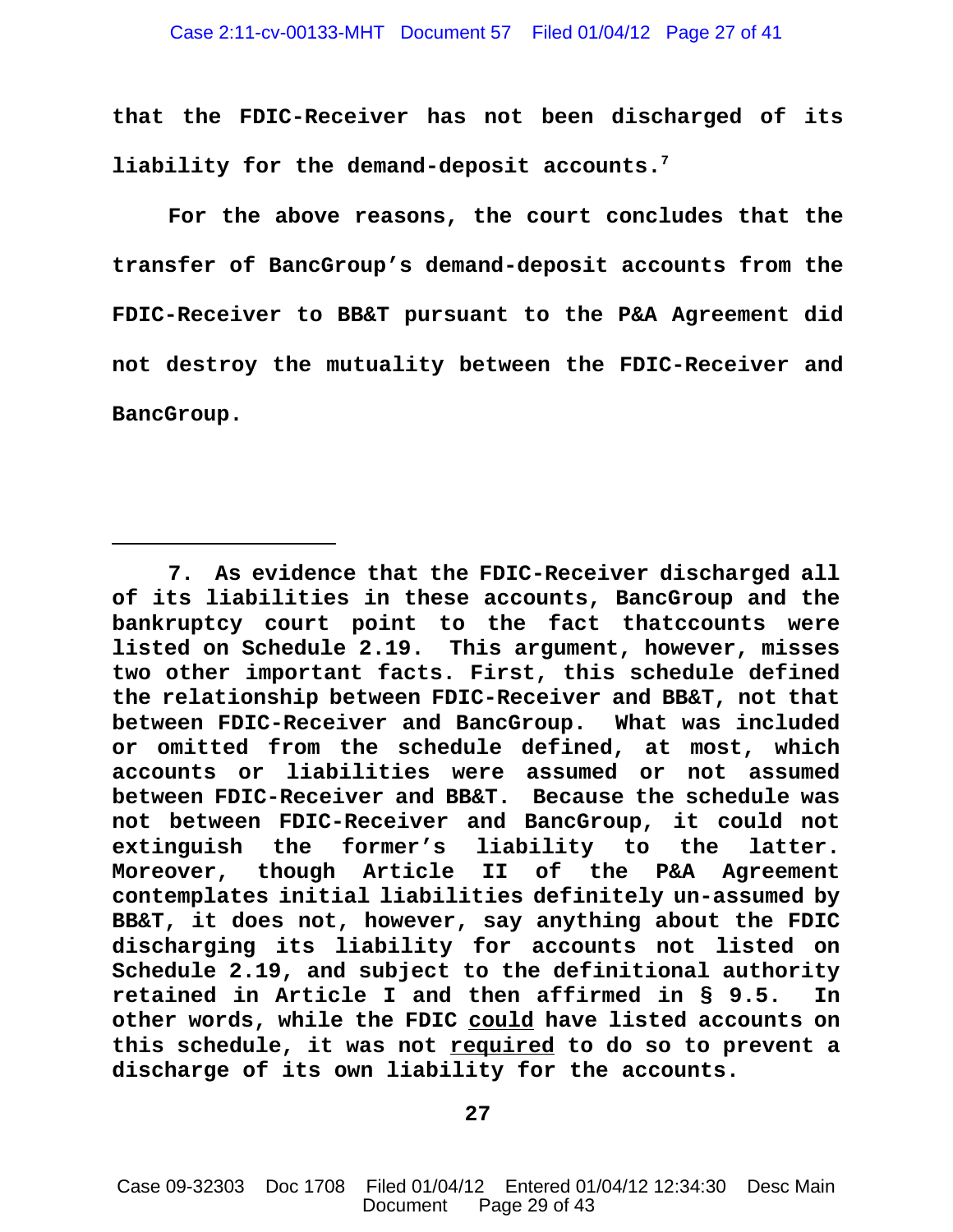# **B. Prepetition Liability**

**To be setoff under § 553, an obligation must arise before the filing of the bankruptcy petition. Cooper-Jarrett, 726 F.2d at 96. "[F]or purposes of setoff, a debt arises when all transactions necessary for liability have occurred, regardless of whether the claim was contingent when the petition was filed." In re Lehman Bros. Holdings Inc.***,* **404 B.R. 752, 759 (Bankr. S.D. N.Y. 2009) (Peck, B.J.) (internal quotes and citation omitted). Thus, the fact that post-petition litigation determines the amount that will be due does "not affect mutuality" if "all acts giving rise to liability arose before the petition date." Id.; see also Braniff Airways, Inc. v. Exxon Co., 814 F.2d 1030, 1036 (5th Cir. 1987) ("[A] contingent claim which arises prior to the commencement of a bankruptcy case may be setoff against a pre-petition claim of the debtor's estate."); Columbia Hosp. For Women Med. Ctr., Inc. v. NCRIC, Inc. (In re columbia Hosp. For Women Med. Ctr., Inc.), \_\_\_\_ B.R. \_\_\_\_, \_\_\_\_, 2011 WL 4578317, at \*14 (Bankr. D.D.C. Sept. 21, 2011) (Teel,**

**28**

Case 09-32303 Doc 1708 Filed 01/04/12 Entered 01/04/12 12:34:30 Desc Main Document Page 30 of 43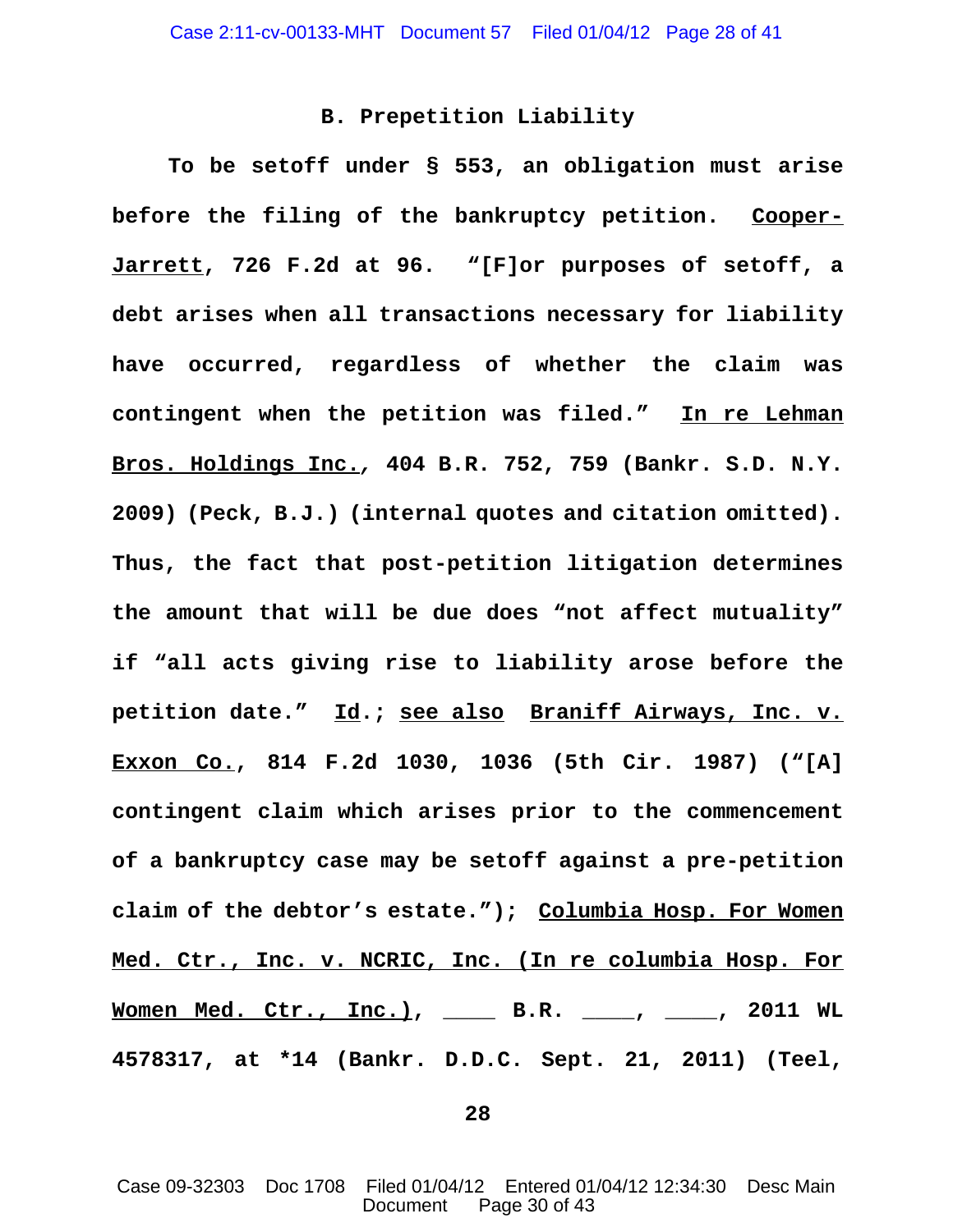**B.J.) (similar). Therefore, the "general rule" is as follows: A "claim is eligible for setoff even though contingent at the time of the commencement of the case, and even though the claim remains contingent until after confirmation of the debtor's plan. ... The fact that the debtor's liability may not 'accrue' or become 'fixed' until some point in the future owing to the occurrence of some extrinsic event bearing on the debtor's liability does not mean that the liability is not a claim. It simply means that the liability is a contingent claim." 5 Collier On Bankruptcy ¶ 553.03[1][h] (Alan N. Resnick & Henry J. Sommer eds., 16th ed. 2011).**

 **The FDIC-Receiver argues that the definition of deposits included in the P&A Agreement, along with the language of § 9.5 providing for withheld payments, established a pre-petition liability in BancGroup's demand-deposit accounts. BancGroup counters that the FDIC-Receiver's failure to exercise the discretion afforded by the P&A Agreement and actually deem the balances of its deposit accounts no longer "deposits" or**

**29**

Case 09-32303 Doc 1708 Filed 01/04/12 Entered 01/04/12 12:34:30 Desc Main Document Page 31 of 43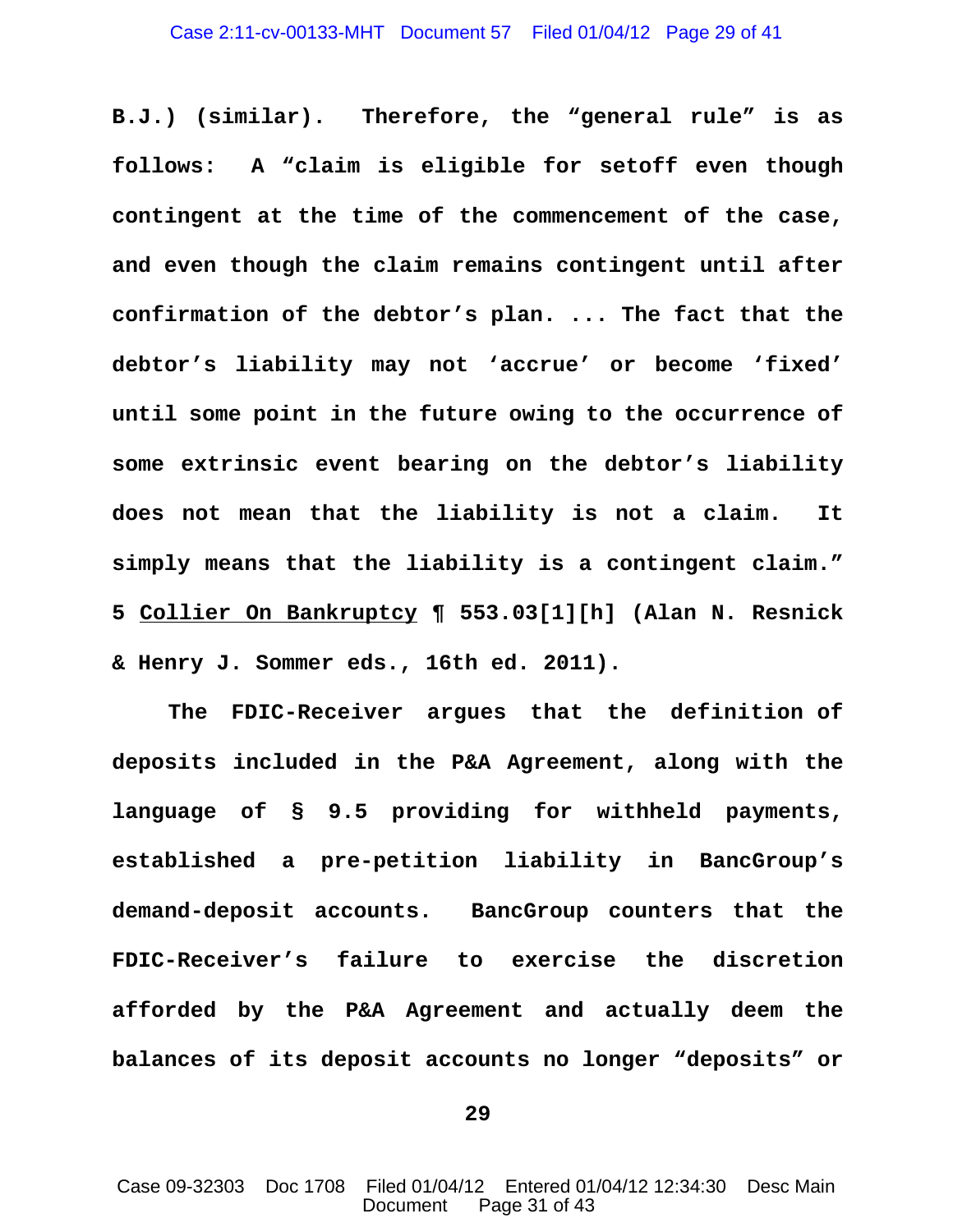### Case 2:11-cv-00133-MHT Document 57 Filed 01/04/12 Page 30 of 41

**"assumed deposits" is dispositive. In BancGroup's world, the most relevant fact is that the money was held by BB&T the day the bankruptcy petition was filed. The bankruptcy court reached a similar conclusion: "[E]ven if the FDIC-Receiver implements Section 9.5 of the P&A Agreement by requesting a return of the debtor's deposit balances, the debt incurred thereby would constitute a post petition debt ineligible for setoff under 11 U.S.C. § 553." In re The Colonial BancGroup, Inc., 2011 WL 239201, at \*10.**

**The FDIC-Receiver has the winning argument. First, according to Article I of the P&A Agreement, "deposits" do not include "all or any portion of those deposit balances which, in the discretion of the Receiver or the Corporation, ... may be needed to provide payment of any liability of any depositor to the Failed Bank or the Receiver, ... whether or not the amount of the liability is or can be determined as of Bank Closing." P&A Agreement 4 (Doc. No. 3-1, at 22) (emphasis added). Likewise, § 9.5 of the P&A Agreement's allowance for "withheld payments" provides that, "[a]t any time," the**

**30**

Case 09-32303 Doc 1708 Filed 01/04/12 Entered 01/04/12 12:34:30 Desc Main Document Page 32 of 43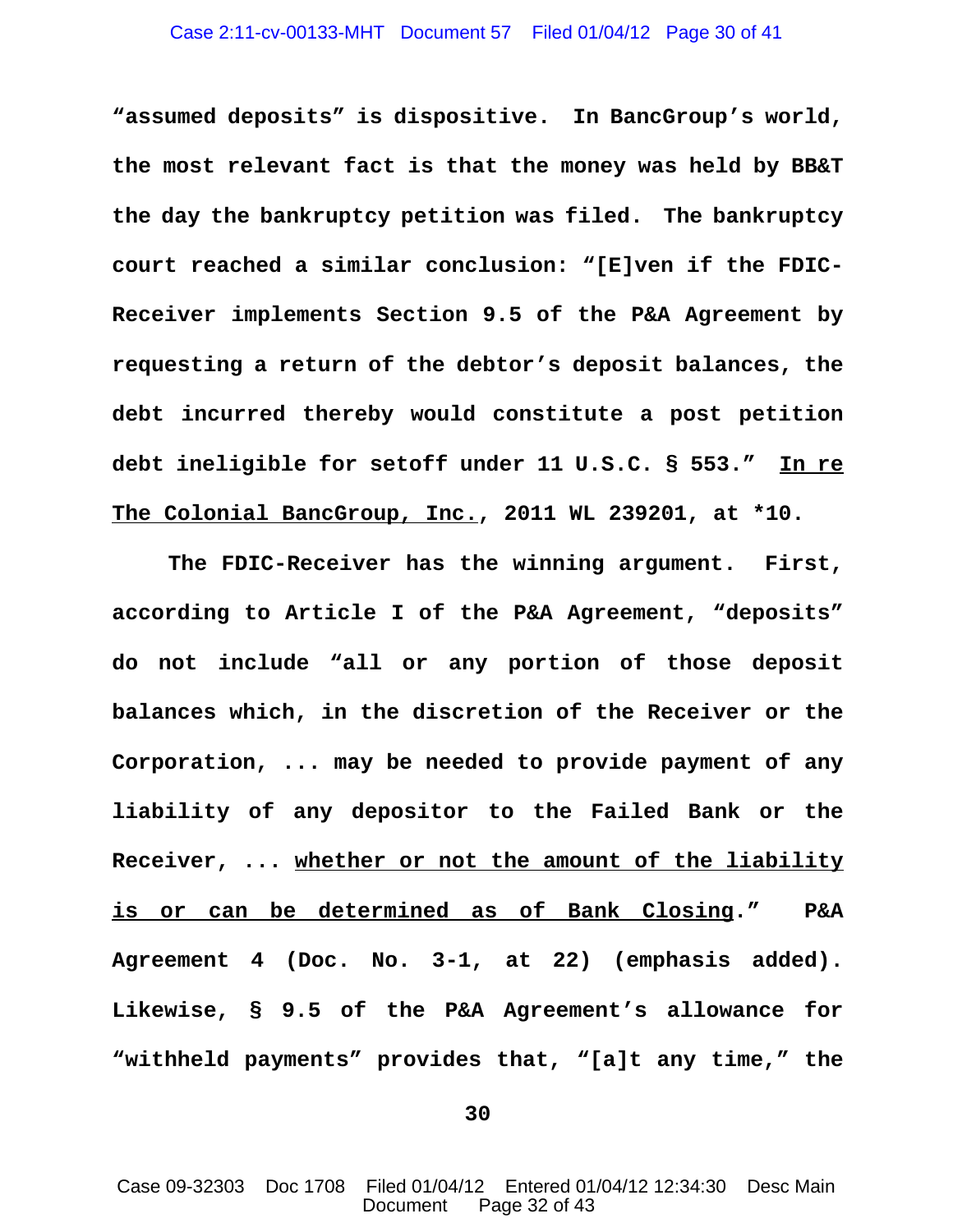### Case 2:11-cv-00133-MHT Document 57 Filed 01/04/12 Page 31 of 41

**FDIC-Receiver may determine that any portion of any deposit balance is not a "deposit" and "may direct the Assuming Bank to withhold such deposit and not make any payment of such deposit balance to or on behalf of the depositor, or to itself, whether by way of transfer, setoff, or otherwise." Id. at 29-30.** 

**The rights created by these provisions were established pre-petition on August 14, 2009, when the P&A Agreement was made, even though the amount or value of those rights was not known the date the petition was filed. Specifically, the definition of deposit describes a liability for funds "needed to provide payment of any liability of any depositor to the Failed Bank," and it provides that this sort of deposit can burdened by the FDIC "whether or not the amount of the liability is or can be determined as of Bank Closing." While this determination might come postpetition, the amount of the claim is based upon the liability of any depositor in the failed bank, an event that was necessarily pre-petition and occurred when the depositor departed with its funds**

**31**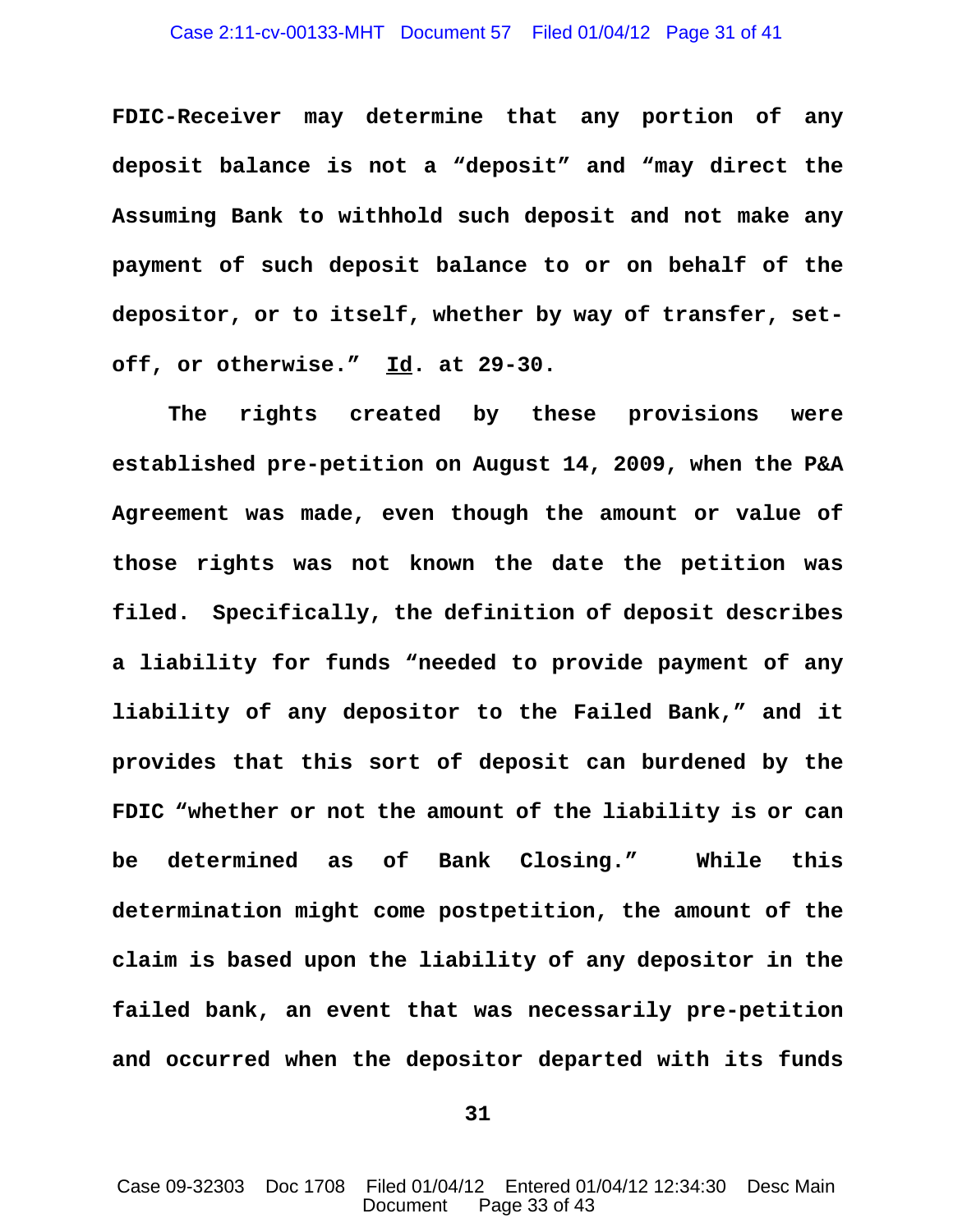**and placed them in an account. In other words, the definition of "deposits" creates a contingent liability owing to the FDIC.** 

**Section 9.5, which concerns the deposit accounts already made, reflects a similar prepetition contingent liability on behalf of the FDIC. The money in the deposit accounts, which is what gave rise to the liability that the FDIC-Receiver would owe by withholding payment, was deposited well before the petition date, and the fact that the actual amount the FDIC-Receiver might have a right to offset was not established at the time the petition was filed does not mean that the FDIC-Receiver has no claim.**

**The conclusion that the P&A Agreement sets forth a liability that can be setoff under § 553 finds further support in 12 U.S.C. § 1822(d). This provision represents Congress's determination that the FDIC be permitted to offset debts when it acts as the receiver for a failed bank: "The [FDIC] may withhold payment of such portion of the insured deposit of any depository institution in default as may be required to provide for the payment of**

**32**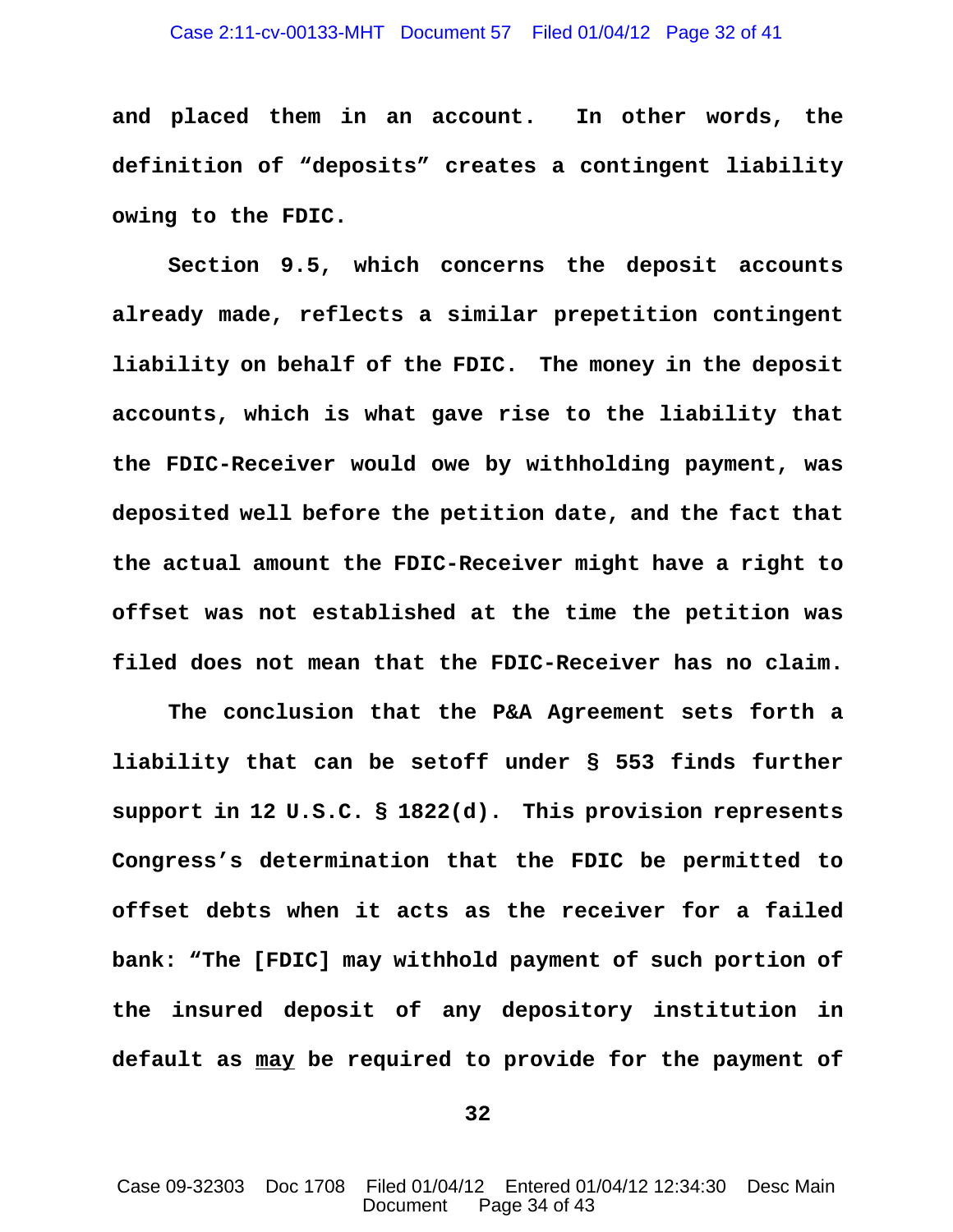**any liability of such depository institution in default or its receiver, which is not offset against a claim due from such depository institution, pending the determination and payment of such liability by such depositor or any other person liable therefor. 12 U.S.C. § 1822(d) (emphasis added). The language "pending the determination and payment of such liability" makes clear that Congress recognized the liability created by the s setoff right in § 1822(d) would frequently be contingent, and the court finds it compelling that in many respects the contingent language of § 1822(d) mirrors the language of § 9.5 of the P&A Agreement. More profoundly than it did when recognizing a general right of setoff in bankruptcy proceedings under § 553, Congress has determined that a certain creditor--the FDIC--should be entitled to offset debt from the debtor's estate without proceeding as an unsecured creditor in the general bankruptcy distribution scheme.** 

**The contingent nature of this liability is logical, if not inevitable, in the context of a purchase and**

**33**

Case 09-32303 Doc 1708 Filed 01/04/12 Entered 01/04/12 12:34:30 Desc Main Document Page 35 of 43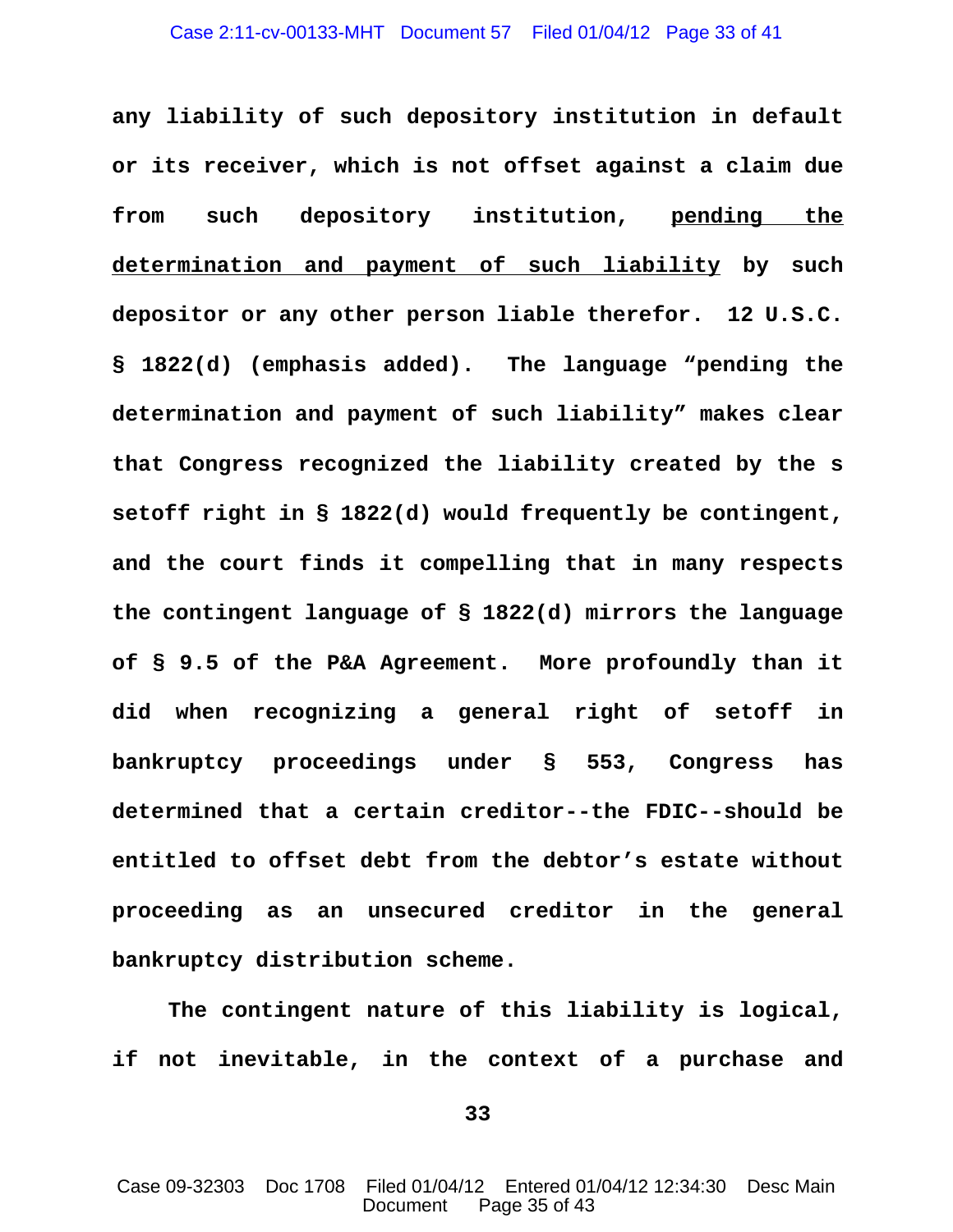**assumption of a large bank like Colonial Bank. "When a bank fails, the FDIC will generally be appointed as a receiver" and will then "determine the future course for the failed bank." FDIC v. Jenkins, 888 F.2d 1537, 1539 (11th Cir. 1989). At this point, the FDIC has two options: (1) close the bank (and engage in a "deposit payoff" or liquidation of the bank by paying depositors up to \$100,000 per account out of the deposit insurance fund) or (2) a purchase-and-assumption transaction (where the FDIC "arranges for the sale of the failed bank's assets and deposit liabilities to another solvent bank"). Id. at 1540; see also, Fed. Sav. & Loan Ins. Corp. v. Falls Chase Special Taxing Dist., 983 F.2d 211, 213 (11th Cir. 1993) (describing a purchase and assumption).** 

**For a number of reasons, a purchase and assumption is preferred. Jenkins, 888 F.2d at 1540. As happened here, the Monday after Colonial failed on a Friday, a "failed bank reopens in the solvent bank's name, and depositors are benefitted by uninterrupted banking service." Id. In addition to this benefit, the purchase and assumption**

**34**

Case 09-32303 Doc 1708 Filed 01/04/12 Entered 01/04/12 12:34:30 Desc Main Document Page 36 of 43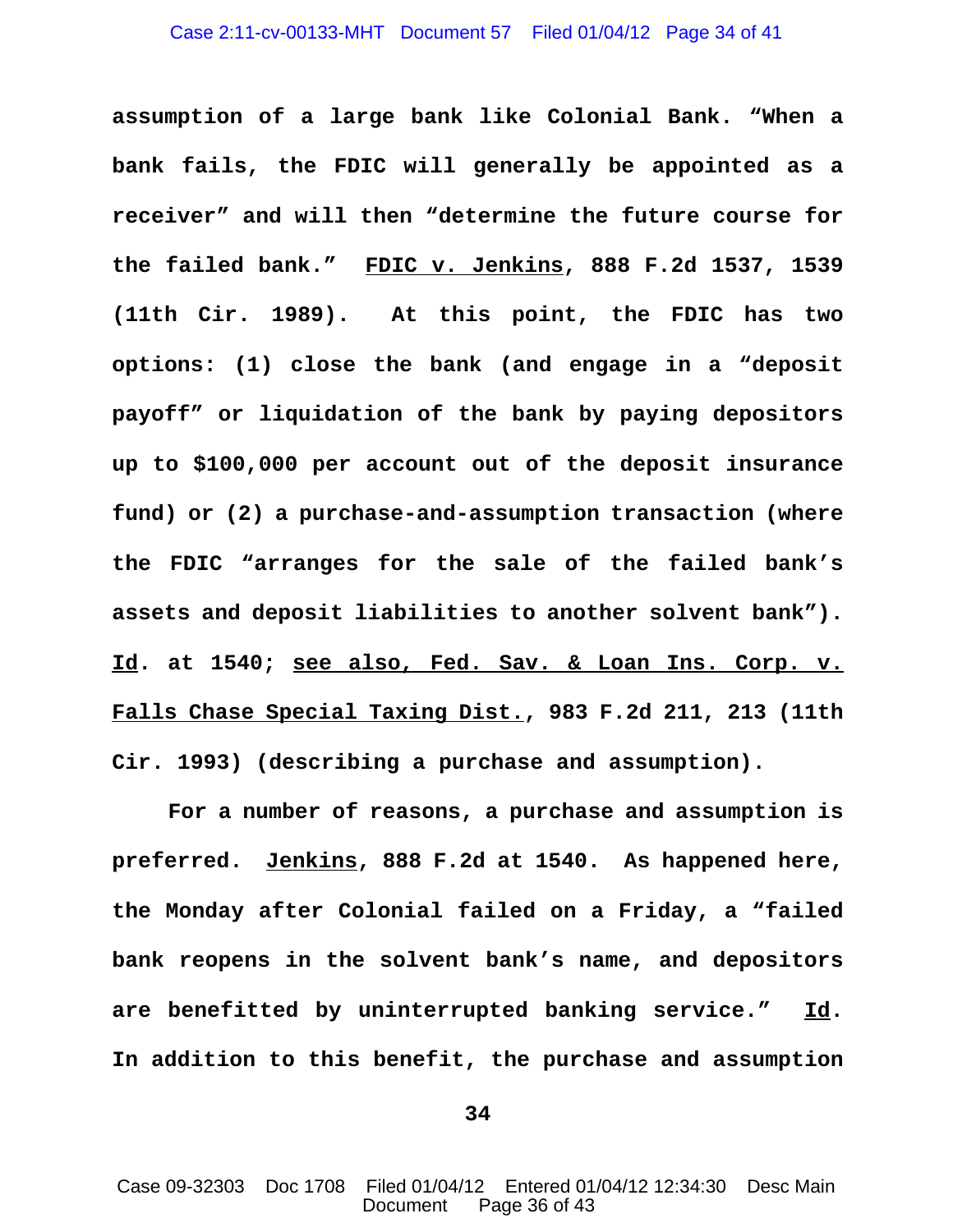**is preferred because completely closing bank accounts undermines public confidence in the banking system; may require depositors to wait to recover the insured portion of their funds; harms depositors with over \$ 100,000 who may never recover the uninsured amounts; and it is typically much cheaper for taxpayers.**

**However, the advantages do not make a purchase and assumption an easy task. To achieve these benefits, the FDIC must evaluate a failed bank's assets "'with great speed, usually overnight, in order to preserve the going concern value of the failed bank and avoid an interruption in banking services.'" Langley v. FDIC, 484 U.S. 86, 91 (1987) (quoting Gunter v. Hutcheson, 674 F.2d 862, 865 (11th Cir. 1982)); see also Villafañe Neris, 845 F. Supp. at 933 ("In order to accomplish the purchase of the failed bank by the assuming bank with as little disruption as possible, P&A Agreements are carried out with great speed, usually overnight."). The need for speed, as it were, means that the FDIC does not have time to analyze each account fully, or make a final decision as to the**

**35**

Case 09-32303 Doc 1708 Filed 01/04/12 Entered 01/04/12 12:34:30 Desc Main Document Page 37 of 43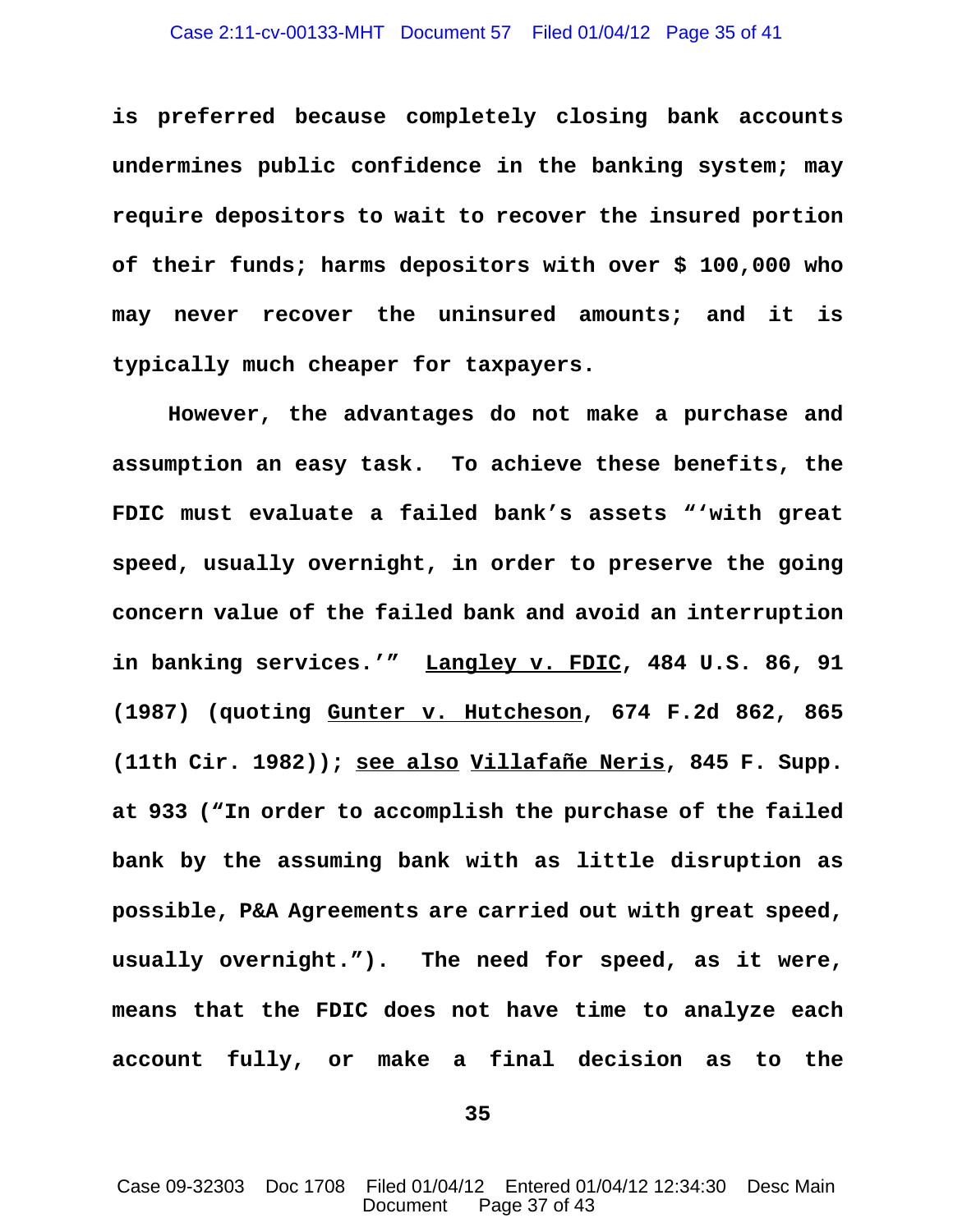### Case 2:11-cv-00133-MHT Document 57 Filed 01/04/12 Page 36 of 41

**liabilities associated with a particular asset. See Jenkins, 888 F.2d at 1544 (discussing the fact that the value of potential claims that must be adjudicated "cannot be assessed during the quick review of a failed bank's books which occurs during a purchase and assumption transaction"). Indeed, and in the words of the bankruptcy court, these "exigent circumstances surrounding the closing of a bank and the execution of a purchase and assumption agreement" mean that there "simply is not enough time for the FDIC to make a fully informed and considered decisions regarding the deposits it retains." In re The Colonial BancGroup, Inc., 2011 WL 239201, at \*11.** 

 **But, as the bankruptcy court put it, provisions like § 9.5 "supply that needed margin of time" for the FDIC to deal with the highly volatile nature of a bank failure. Id. These provisions do so by allowing the FDIC-Receiver to retain an interest and ultimate authority (a liability) over the accounts, should it later be determined that the assets are needed to offset losses of a failed bank. The**

**36**

Case 09-32303 Doc 1708 Filed 01/04/12 Entered 01/04/12 12:34:30 Desc Main Document Page 38 of 43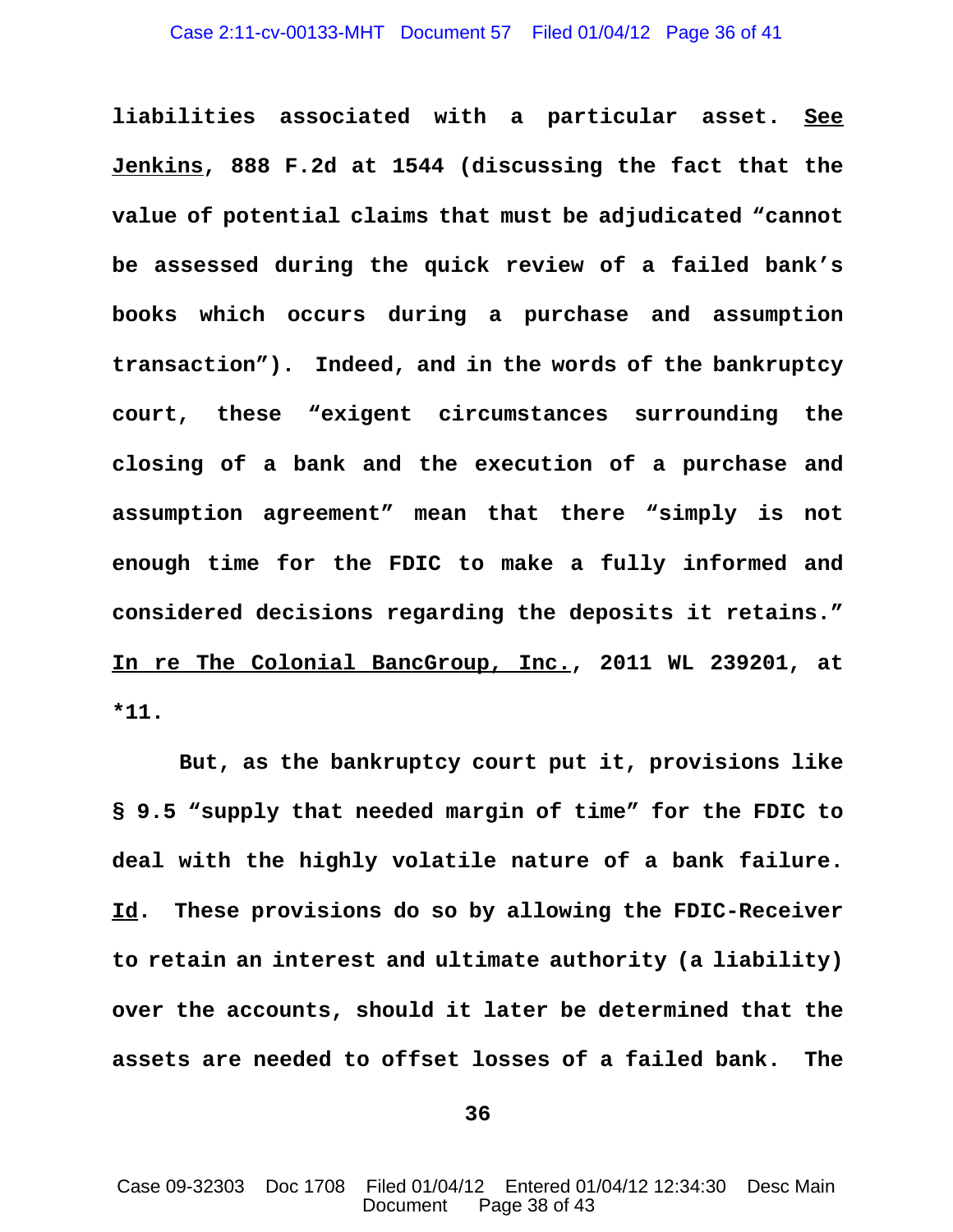**fact that provisions like § 9.5 embody this authority indicates that they create a conditional liability on the deposits transferred. That liability is created at the moment the purchase-and-assumption agreement is entered, even if the scope of those liabilities is later determined, and even if the FDIC-Receiver does not physically retain or service the accounts.** 

**The bankruptcy court resisted the conclusion that § 9.5 establishes contingent liability, however. Instead, according the bankruptcy court, "[u]nfortunately for the FDIC, ... bankruptcy intervened." Id. The bankruptcy court read into § 9.5 a proviso to allow the FDIC-Receiver to "'unwind' the assumption of a deposit by the assuming bank," id. at \*10, and the court then concluded that "the section makes clear that the liability of the assuming bank to the depositor is not discharged until the deposit balance is actually returned to the FDIC." There are several problems with this reading of the P&A Agreement. First, there is nothing in the language of § 9.5, expressly or implicitly, to suggest that an "unwinding"**

**37**

Case 09-32303 Doc 1708 Filed 01/04/12 Entered 01/04/12 12:34:30 Desc Main Document Page 39 of 43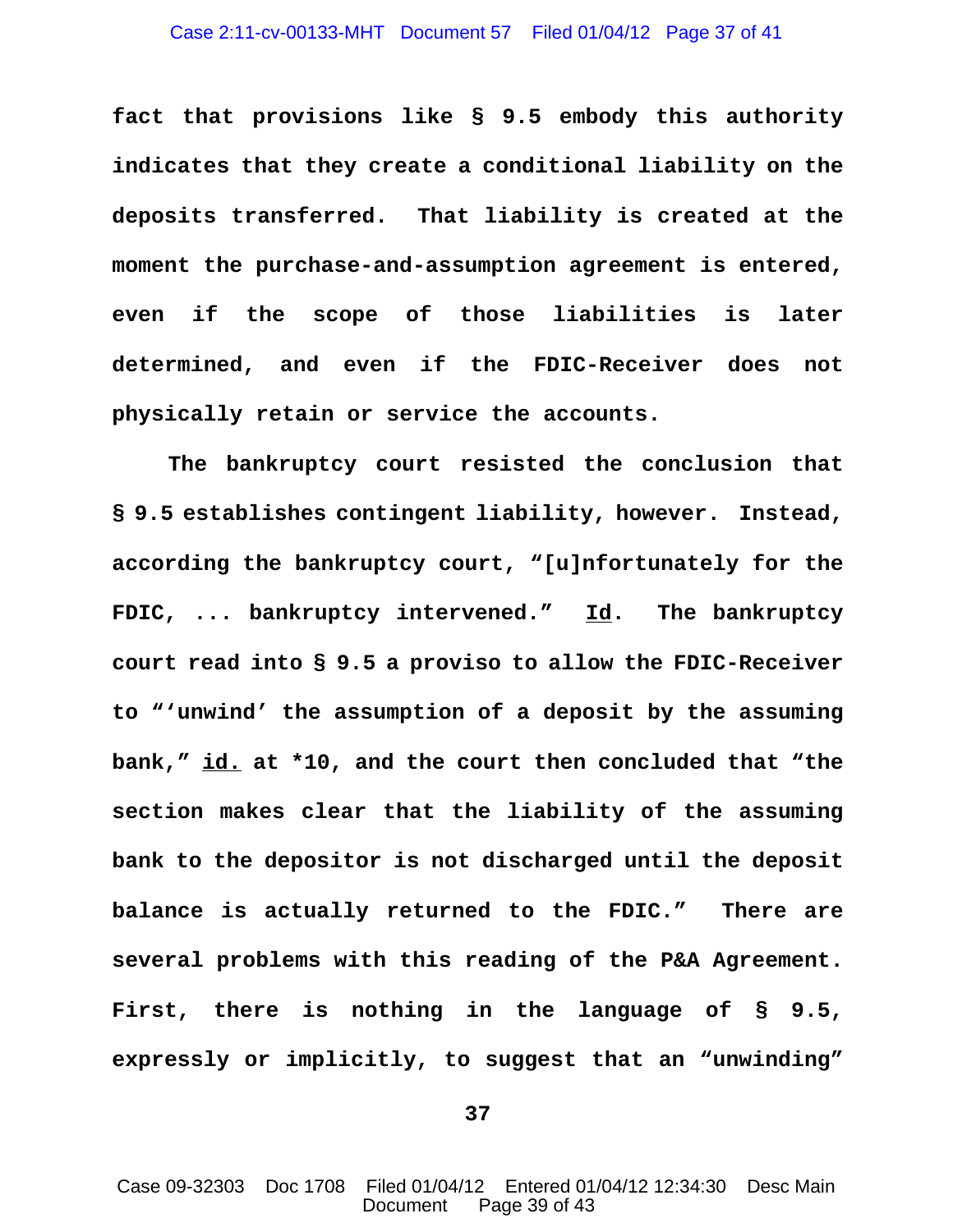### Case 2:11-cv-00133-MHT Document 57 Filed 01/04/12 Page 38 of 41

**is necessary; the proviso is not there, because it is unnecessary. The unwinding proviso is a straw man. Second, the bankruptcy court misses the fact that the deposits by definition were not, if they are later determined to be needed to account for debts of the failed bank, assumed deposits, a form of contingent liability and not the creation of a new claim.** 

**Third, § 9.5 does not require that the FDIC-Receiver actually order a return of the funds to deem a balance no longer a "deposit" within the agreement. Instead, as with similar provisions used by its predecessor under § 1822(d), § 9.5 allows the FDIC-Receiver first to withhold payment that may be subject to offset after the claims are adjudicated. See Gross v. Bell Savings Bank, 974 F.2d 403, 407 (3rd Cir. 1992). Returning the funds certainly discharges the assuming bank's liability as to the bank account, but that does not mean the FDIC-Receiver had nothing before that moment; as discussed above, the FDIC-Receiver retained substantial liability for the deposit accounts.** 

**38**

Case 09-32303 Doc 1708 Filed 01/04/12 Entered 01/04/12 12:34:30 Desc Main Document Page 40 of 43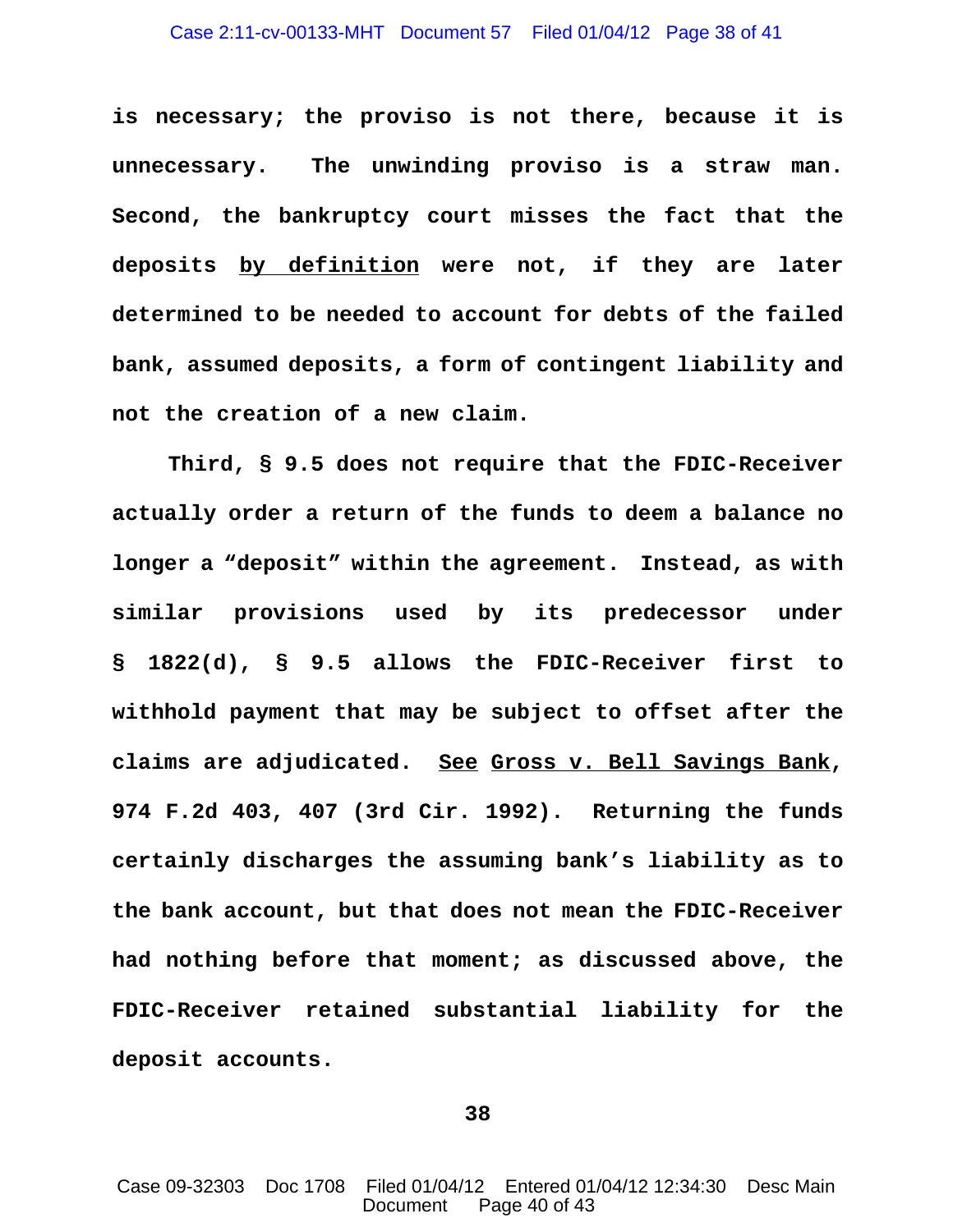**Fourth, as explained, it is not just § 9.5 that contemplates this needed margin of time: Congress did so as well. Section 1822(d) creates a right of offset that Congress recognized would rely heavily on contingent liabilities. As a consequence, and consistent with wellestablished law regarding setoff, § 553 does not require that the FDIC-Receiver identify and physically retain the funds in a deposit account before a potentially failed institution files for bankruptcy because the liability created by those deposits arose the moment that the debtor departed with the funds. Bennett Funding, 146 F.3d at 139; Lehman Bros., 404 B.R. at 758. In fact, such a requirement would produce perverse incentives and possibly undermine the right of setoff in § 1822(d) by giving institutions and holding companies with banks that have been purchased and assumed an incentive to race into bankruptcy to file a petition before the FDIC (1) determines which of thousands (and potentially millions) of bank accounts will be needed to offset liabilities later and (2) has actually the money transferred back from**

**39**

Case 09-32303 Doc 1708 Filed 01/04/12 Entered 01/04/12 12:34:30 Desc Main Document Page 41 of 43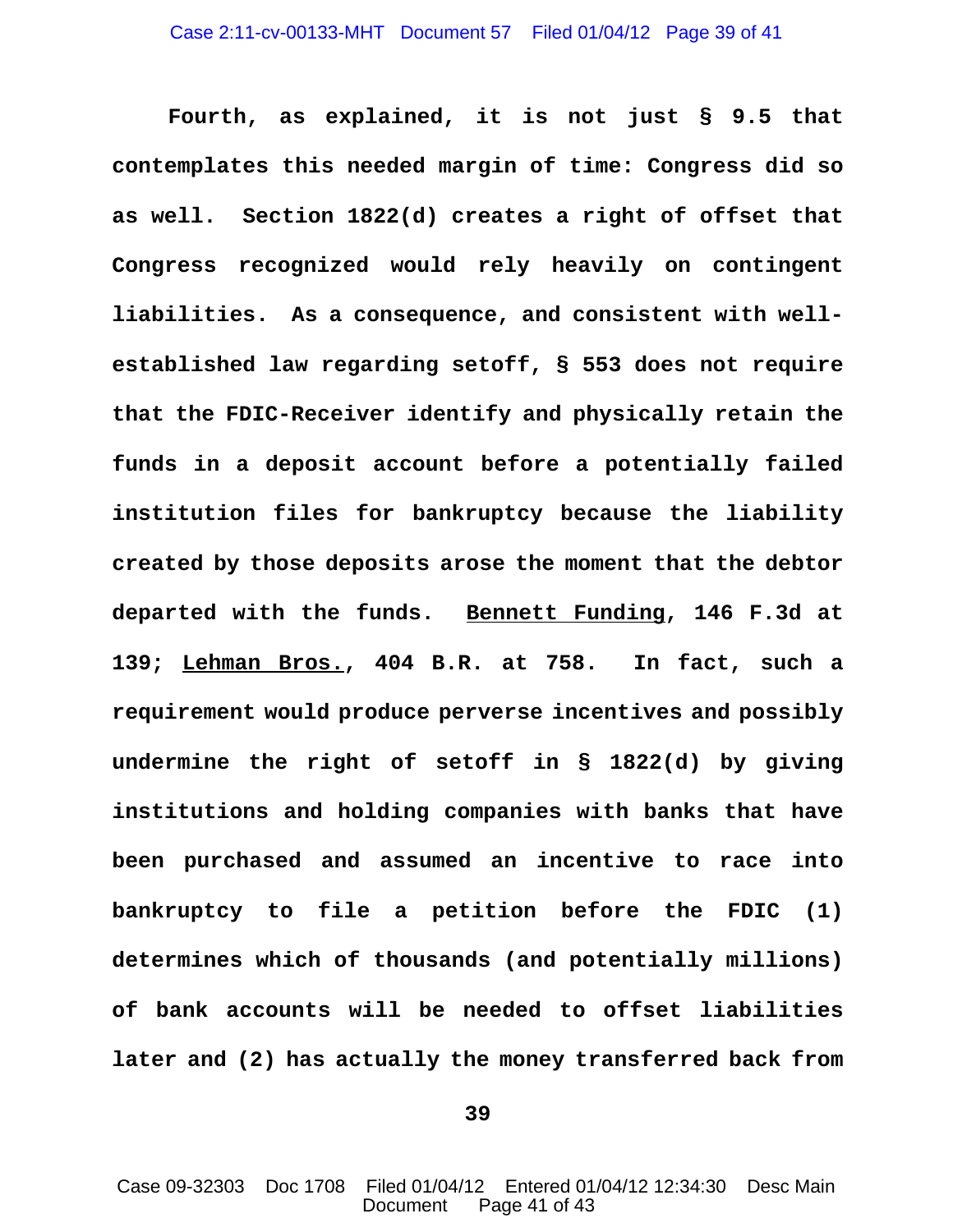### Case 2:11-cv-00133-MHT Document 57 Filed 01/04/12 Page 40 of 41

**the assuming bank. The FDIC need not engage in such a 'race, for a provision like § 9.5, which mirrors § 1822(d), provides the FDIC a pre-petition liability.**

**\*\*\***

**The court cannot say its conclusion that the P&A Agreement did not destroy mutuality, in itself, means that the bankruptcy court erred by denying the automatic stay and by granting use of the operating account to pay BancGroup's operating expenses and fees. These determinations are questions that belong in the bankruptcy court in the first instance. Accordingly, the bankruptcy court's decisions of January 24 and 25, 2011, will be vacated and this case remanded to allow the bankruptcy judge to reconsider and determine how, consistent with this opinion, the case should proceed. An appropriate judgment will be entered.** 

**DONE, this the 4th day of January, 2012.**

**40**

Case 09-32303 Doc 1708 Filed 01/04/12 Entered 01/04/12 12:34:30 Desc Main Document Page 42 of 43